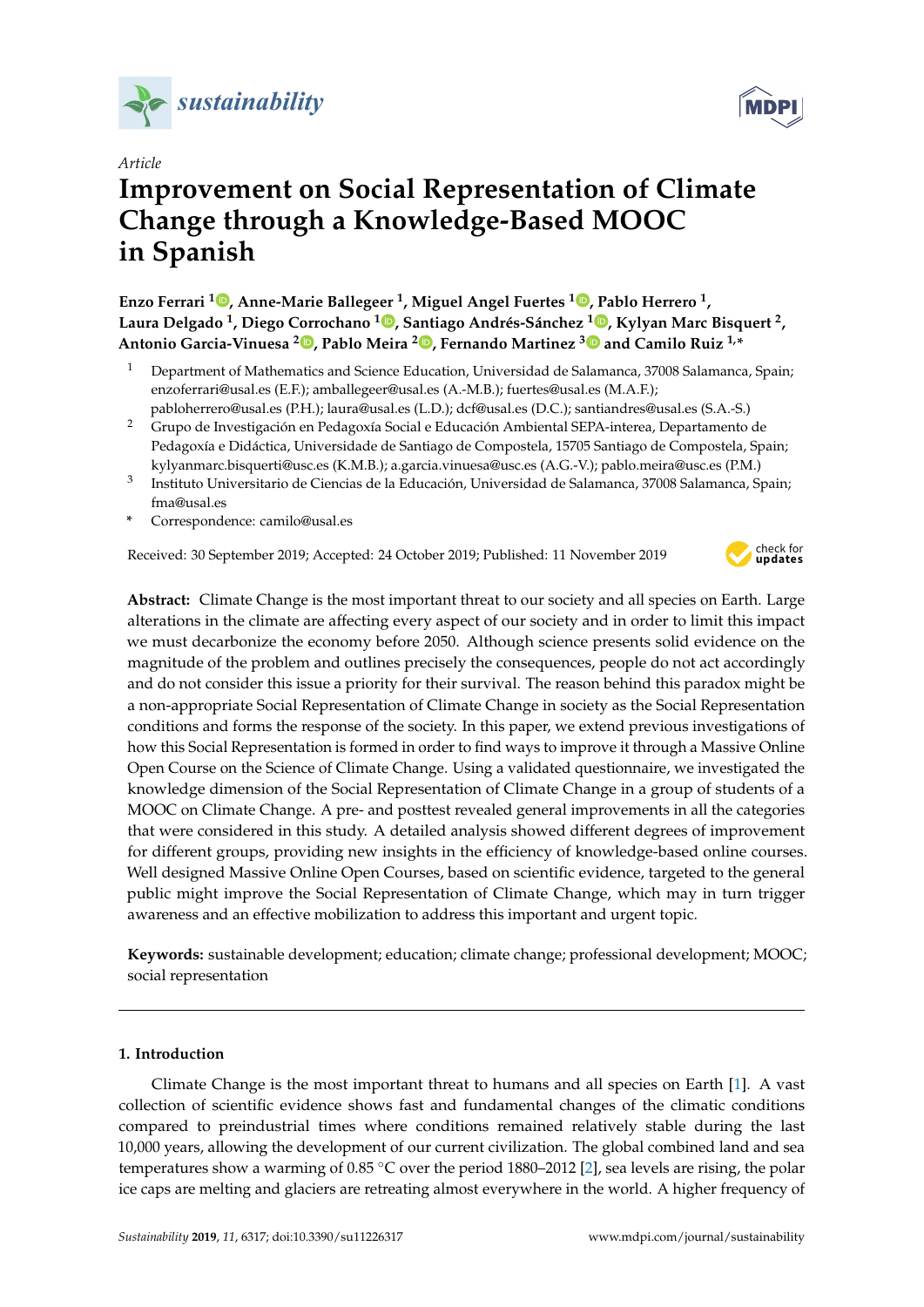extreme weather events, such as heat waves, droughts, floods, cyclones or wildfires [\[3\]](#page-16-2), is observed and has been related to Climate Change. In the oceans, an increase of carbon dioxide  $(CO<sub>2</sub>)$  concentrations in the upper water column is changing the chemistry of the oceans [\[2\]](#page-16-1). These, and other evidence [\[4\]](#page-16-3), have led to a unanimous consensus among the scientific community on the importance of Climate Change and the need to have a better understanding of what is happening so that a rapid global response can be created.

The causes of these changes are anthropogenic: human activities are changing the Earth's energy budget, mainly through the emission of carbon dioxide (*CO*2), methane (*CH*4) and other gases which enhance the greenhouse effect and increase the temperature of the Earth. This is the most important, but not the only, aspect of anthropogenic Climate Change which is causing major alterations in the global climate [\[2\]](#page-16-1).

Climate Change is transforming ecosystem all over the globe, from polar terrestrial to tropical marine environments [\[5\]](#page-16-4). These changes are altering the biological diversity through extinction, over-exploitation and translocation of species  $[6-10]$  $[6-10]$ . The survival of the human species depends on natural systems and the changes produced in the climate are putting those at risk. Further changes will create enormous challenges and costs for societies worldwide, particularly those in developing countries [\[11\]](#page-17-1).

The impacts of Climate Change affect almost every aspect of our life: food production, rights to resources, health, economic growth and social issues. The vulnerability and exposure to the negative impacts of Climate Change depend on geographic location, socioeconomic status or ethnic and age structures. Therefore, the impacts will not be shared equally, and it has been suggested that the impacts will be larger for the more vulnerable regions [\[12\]](#page-17-2).

There is also a link between Climate Change and social instability [\[13\]](#page-17-3) since it can potentially affect food security [\[14\]](#page-17-4), water availability (e.g., the Syrian conflict is at least partially caused by a long drought [\[15\]](#page-17-5)) and housing [\[13\]](#page-17-3). More frequent extreme weather events such as hurricanes, superstorms or typhoons will damage infrastructures in human settlements [\[16\]](#page-17-6). Climate Change is a factor which aggravates many social problems and will produce large migration flows in the following years [\[17](#page-17-7)[–20\]](#page-17-8).

#### *1.1. Mitigation and Adaptation*

Mitigation and adaptation are the main strategies to deal with Climate Change. Their purpose is to limit the consequences of Climate Change by dealing with the causes of the problem (mitigation) and reducing the impact of the consequences which already exist or are expected to occur (adaptation). These strategies can be implemented in all levels of society: from personal habits to family consumption patterns and all the way to local and national governments and international agencies.

The guidelines for a global response to Climate Change were determined at the Paris agreement of 2015 [\[21\]](#page-17-9), where 175 Parties (174 states and the European Union) decided to act according to the science of the Intergovernmental Panel on Climate Change (IPCC). The main objective of the Paris agreement is to decarbonize the economy by 2050, a strategy that has been designed to limit the increase of the global temperature below 1.5 °C and limit the impact of Climate Change.

This enormous task requires large transformations in society at all levels (personal, familiar and local, national and international governments) and therefore affects citizens worldwide. Strategies have already been developed at all levels and are being implemented in many countries, but they may not be effective without the necessary social engagement needed to achieve those transformations [\[22\]](#page-17-10).

Mitigation and adaptation to Climate Change remain challenging for all societies around the world, and results depend on changes in social behavior [\[23\]](#page-17-11). Citizens need to participate in a sustainable way of life and take responsibility in formulating solutions that link social, economic, environmental and cultural issues [\[23](#page-17-11)[,24\]](#page-17-12).

Progress in Climate Change mitigation and adaptation is slow and is not prioritized by people or governments, which leads to the following paradox: while the science presents solid evidence on the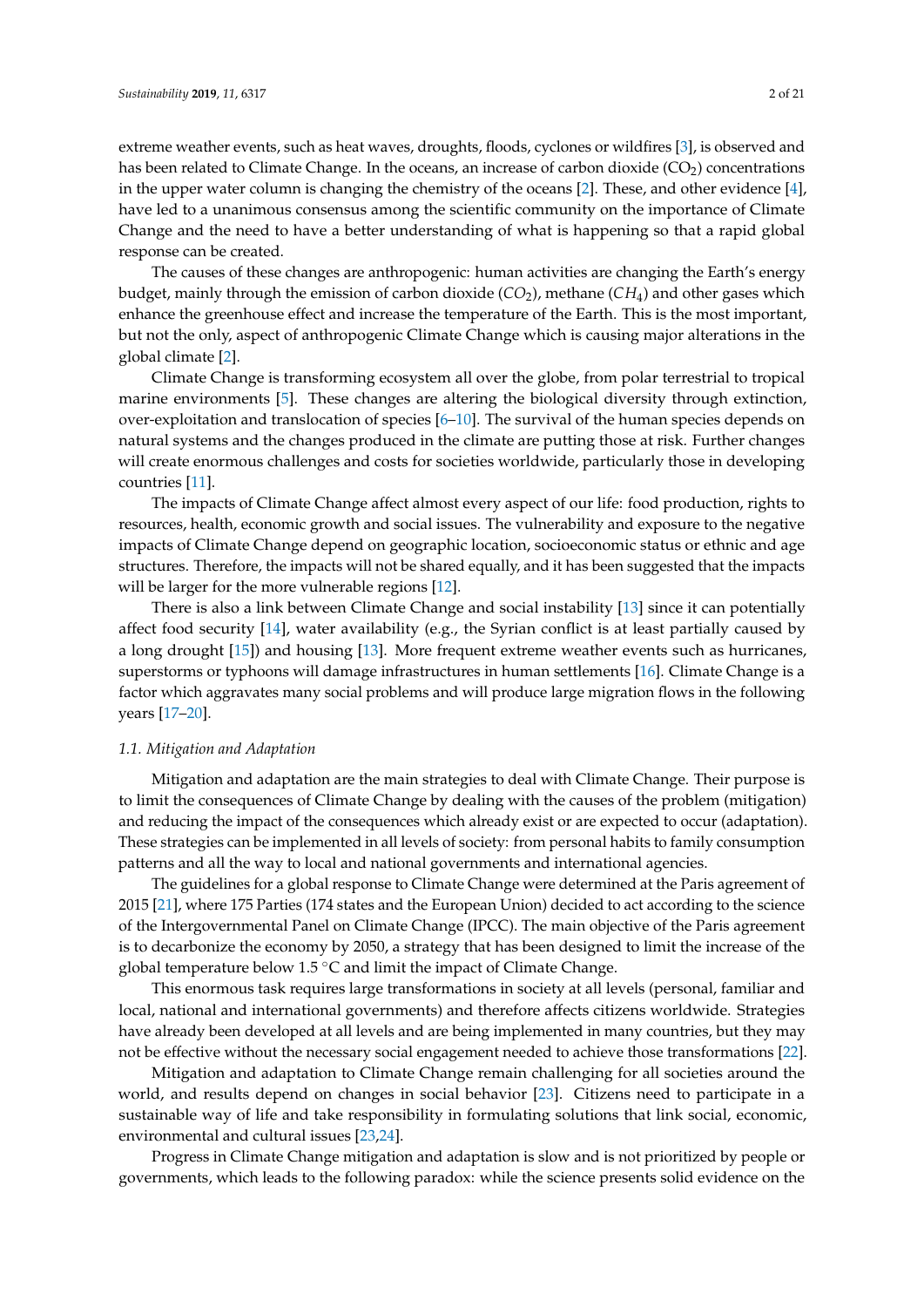magnitude of the problem, precisely outlines the devastating impacts that Climate Change will have and proposes comprehensive routes to minimize the impacts, societies around the world do not seem to perceive the urgency of the problem and do not consider this issue as a priority for their survival.

#### *1.2. Social Representation and Education*

One possible reason behind this paradox may be the misconceptions in the Social Representation (SR) of Climate Change in society. To understand the discrepancy between the scientific "alarm" and the disinterest of the general public, we need to look into the SRs: how they are formed and how they condition the response of the society to this issue.

The SR of Climate Change is our subjective perception of reality and, to great extent, conditions our response [\[25\]](#page-17-13). The SR helps individuals and groups to anchor their position in situations and events relevant to their immediate concerns [\[26\]](#page-17-14). A misalignment between the SR and the reality (based on scientific evidence) will result in a response incoherent with the urgency of the problem.

It is important to understand how the SR is formed. The SR of Climate Change, similar to common culture, is formed through complex and poorly understood processes that integrate, absorb and incorporate new concepts—in this case related to Climate Change—into everyday concepts [\[27\]](#page-17-15). Once the scientific information has propagated into the field of the common culture, the new concept is not a perfect copy of the scientific representation as it becomes a new profane and autonomous theory [\[28\]](#page-17-16).

Although this "new" representation contains scientific elements such as concepts, images, data, abstractions, etc., it has now become a SR which no longer responds to scientific logical thinking but is subject to a series of cultural processes that are involved in formalizing common sense. The newly acquired SRs are an interpretative and pragmatic framework which is always present, even to those who only have privileged access to science.

As described above, the scientific representation of Climate Change is in stark contrast to the weakness and inconsistencies of the SR of Climate Change that society might have. The inconsistency of this representation with the scientific reality may explain why skeptic and negationist beliefs still exist. It may also explain why most of the population does not perceive the urgency of the problem and why Climate Change occupies a peripheral place on public and personal agendas.

The results of a recent national survey [\[29\]](#page-17-17) show that in the Spanish society almost everybody (8 out of 10 persons) accepts that Climate Change is happening and recognizes its anthropogenic origin. Despite these high values, some doubts on the unanimity of the scientific community with respect to the anthropogenic origin of Climate Change still persists within the SR and, as discussed above, Climate Change is not perceived as a relevant or important problem.

The SRs are a set of structures which have three main components: The information, the structure and the attitude (See Scheme [1](#page-3-0) bellow). The information that feeds the SRs has different origins, some of the elements come from scientific sources, while others come from common culture. The structure of the SR refers to the order and hierarchy of the information where beliefs, values and ideology conditions how this information articulates and gives meaning to the subject of representation. The final element is the attitude, which provides the positive or negative predisposition to the corresponding action [\[30\]](#page-18-0).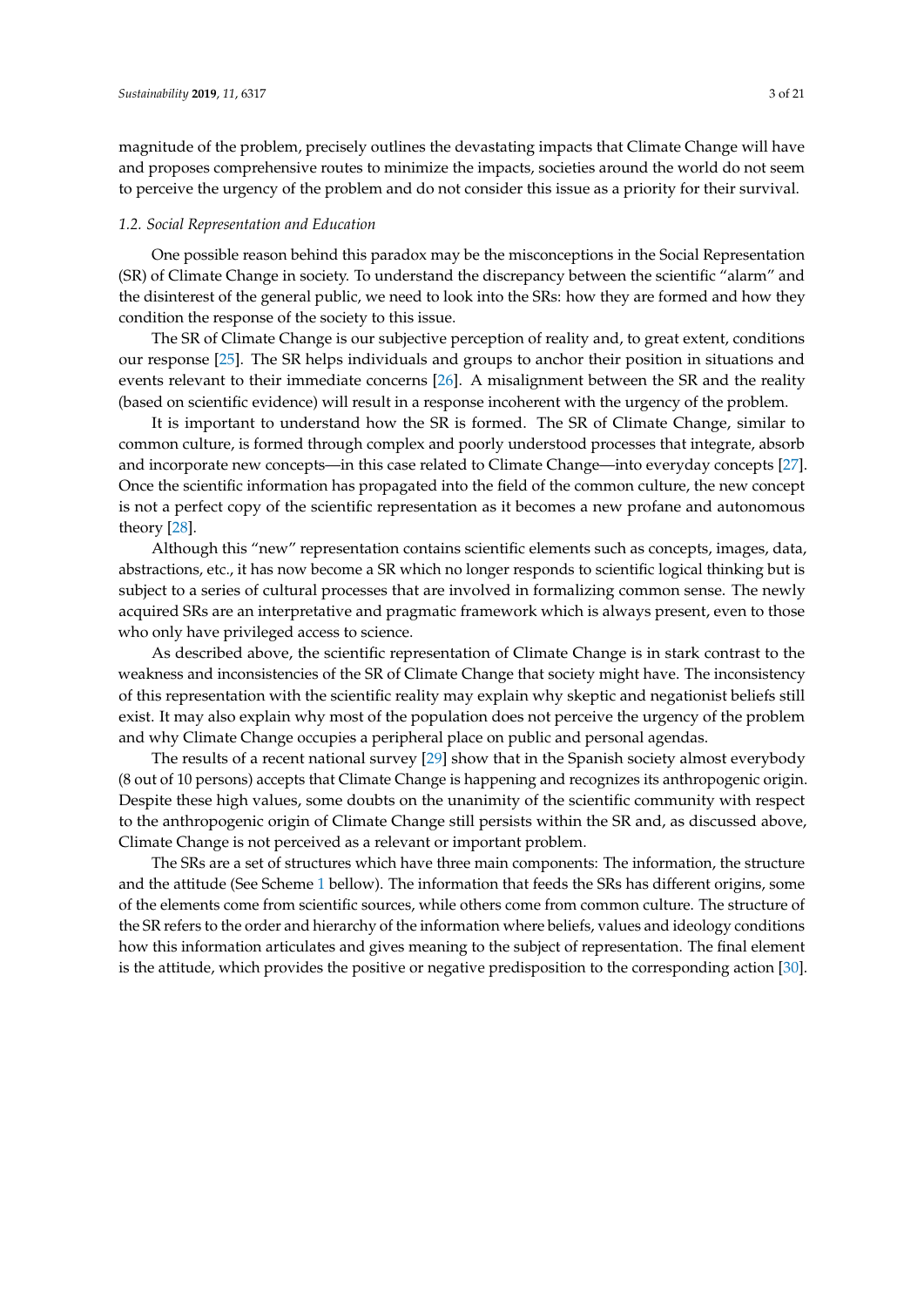<span id="page-3-0"></span>

**Scheme 1.** The Social Representation of Climate Change is made of three main components: The information, the structure and the attitude. The main idea of the paper is to act on the information component through a knowledge-based MOOC. By improving this component, we will reach an improved SR closer to the scientific perspective. As the SR is the main driver for mitigation and adaptation, it is expected to also improve these areas.

## *1.3. The Formation of Social Representation*

The formation of the SR of Climate Change has been explored extensively during the last decade by the SEPA-interea research group from the Universidade de Santiago de Compostela (USC) through the Resclima project [\[31–](#page-18-1)[35\]](#page-18-2).

This project has studied and analyzed thoroughly how the SR of Climate Change is formed and how it evolves over time [\[36](#page-18-3)[–38\]](#page-18-4). Studies about how the SR conditions the societal response to Climate Change are helpful to suggest guidelines for educational [\[39](#page-18-5)[,40\]](#page-18-6) and communication [\[35,](#page-18-2)[41,](#page-18-7)[42\]](#page-18-8) strategies for mitigation and adaptation.

The Spanish society represents Climate Change in a diffuse way; the representation is often linked to other environmental problems that are not necessarily scientifically related. Within this representation, Climate Change is considered a threat and is associated with negative emotions, but is not perceived with the same urgency and relevance as suggested by scientific evidence [\[43\]](#page-18-9). Again, within the representation, people have the perception that the likelihood of negative impacts in their lives and surroundings is very low, which inhibits a sense of responsibility and personal compromise with the corresponding policies [\[44\]](#page-18-10).

In the second part of the Resclima project, a study was launched to test the SR of Climate Change among university students from different degrees. For this, a 32-item questionnaire was designed to evaluate the knowledge of the Information and Structure of the SR. The items were statements on different aspects, actions and knowledge about Climate Change with a Likert scale; the content from the statements were designed according to the principles of the essentials in climate literacy described in a publication by the United States Global Warming Research Program (USGCRP) [\[45\]](#page-18-11).

In the questionnaire, some statements were included to detect the prevalence of some of the most extended profane theories on Climate Change: the false causal link between the hole in the ozone layer and Climate Change; the relationship between Climate Change and other phenomena such as acid rain, natural tectonic processes (earthquakes or tsunamis); or the confusion between Climate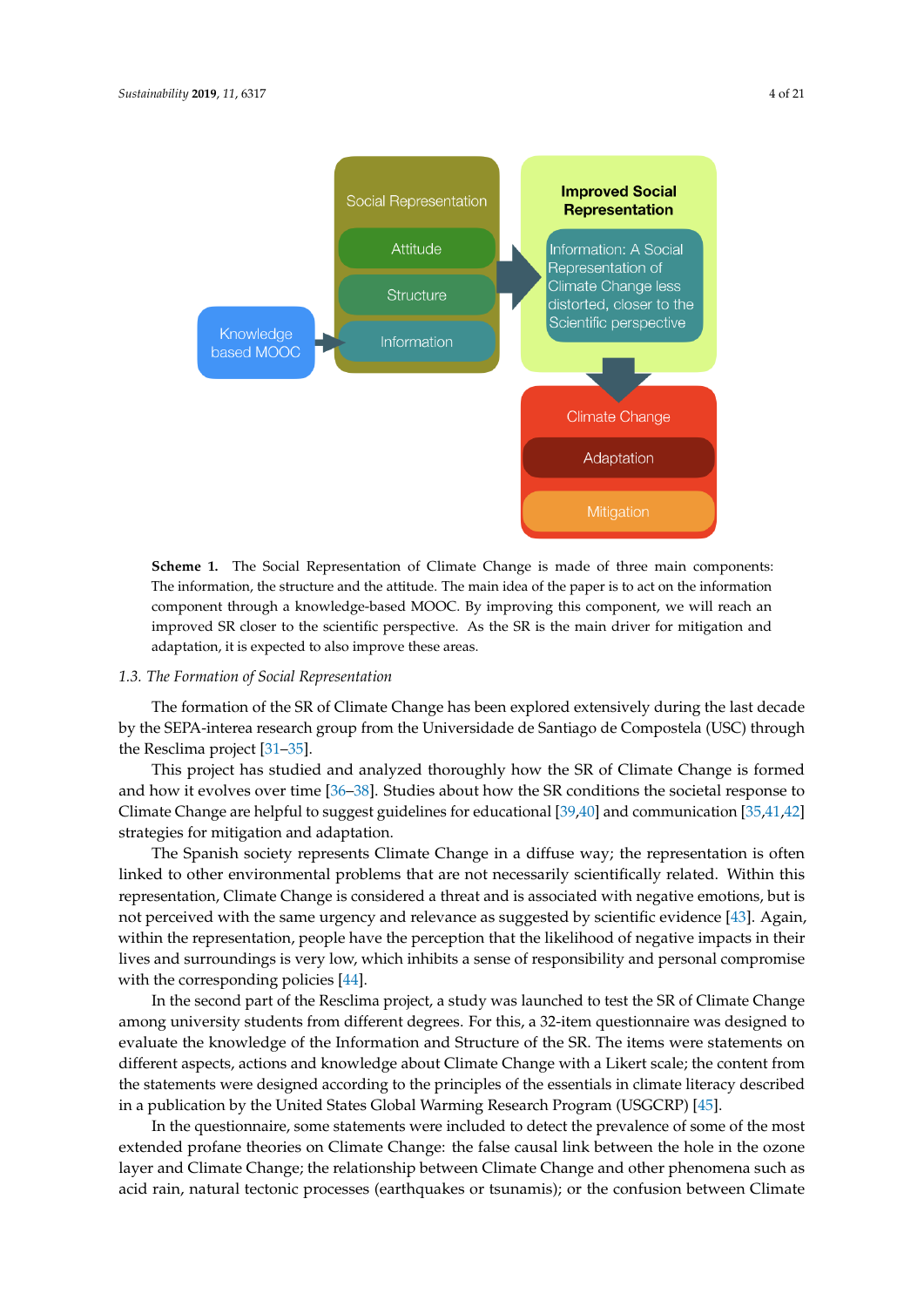Change and the greenhouse effect. A good score indicated a correct identification of scientifically correct statements and false associations.

Several findings of the previously mentioned study are relevant for this paper [\[37,](#page-18-12)[46,](#page-18-13)[47\]](#page-18-14). The results from the questionnaires applied to students of the Universidad de Granada (Spain) and the Universidade de Santiago de Compostela (Spain) reveal that, even though students from Natural Sciences degrees scored higher in the items related to the knowledge of physical and chemical processes and causes and consequences of Climate Change than students of Social Sciences, they still failed to identify false statements, which means that their SR contains misconceptions. This study, hereafter referred to as the "Resclima study" [\[48\]](#page-18-15), describes the technical details of the 32-item questionnaire that we used in this study.

When comparing the results of students in their first and their last years of the same degree (1st and 4th), no significant differences were found, suggesting that the information incorporated into the SR of Climate Change comes from external sources such as informal interactions, media or information from basic education. This same study also shows that certain common misconceptions, such as identifying the ozone layer as a cause of Climate Change, were found among these students even though they were supposed to be scientific literates.

In this paper we try to link two important issues: education and SRs of Climate Change. As SRs condition and determine the response of individuals, and ultimately society, we suggest that they can be improved through evidence based Education.

Education is widely recognized as the main tool to improve the SR and adjust it to the scientific reality [\[21\]](#page-17-9). In their last report, the IPCC identifies and recognizes the role of education in facing this challenge: the task of an educational program, in order to mitigate Climate Change and promote the adaptation to its inevitable consequences, is to represent a global collective problem at individual and social level [\[1\]](#page-16-0).

To investigate this, the SR of a group of students was tested before and after a course a MOOC on Climate Change to see if some aspects of the SR improved. If successful, this could prove that education, for this group, is an effective tool for Climate Change mitigation and adaptation, as suggested in previous studies [\[49\]](#page-18-16).

It is expected that a more accurate and scientific representation of Climate Change may trigger a better response, coherent with the urgency of the problem. At the same time, this exploration could teach us something about this particular MOOC format as a tool to learn the basic Science of Climate Change. The results of the analysis can also be used later as a guide to further develop other courses and contents.

#### *1.4. Massive Online Open Courses*

We are interested in how Education can be used to improve the SRs among different groups. It could be expected that a better alignment between the scientific reality and the SR mediated by Education could mobilize society into climate actions and educational tools that have a wide impact with small resources, such as the Massive Online Open Courses (MOOCs), are of special interest.

MOOCs are a relatively recent online phenomena that have attracted millions of learners around the world. These courses generate considerable media attention and interest from governments, higher education institutions and commercial organizations [\[50\]](#page-18-17) and reflect the vastly changing societal needs for knowledge and lifelong learning.

There are several important features that make the MOOC format attractive to educate people in- and outside the traditional educational system. In particular, it may be very good to learn about Climate Change as this topic is not contemplated in the traditional curriculum of compulsory education and is only included in the form of specialized topics or postgraduate programs in universities.

The MOOC format allows a wide reach and customized contents relevant to Climate Change, and therefore has the possibility to have a positive impact on the SR of Climate Change. This is crucial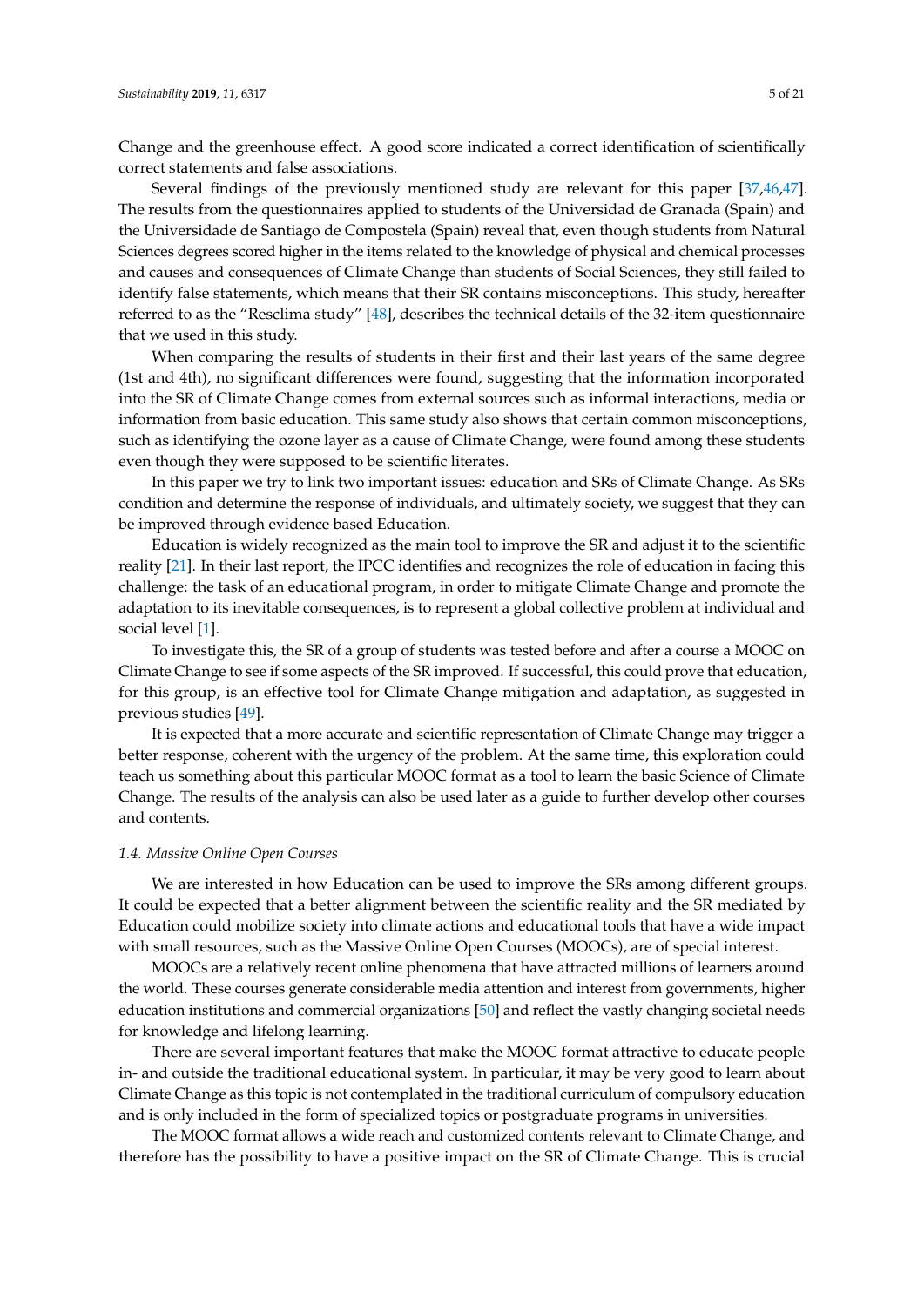given the urgency of the climate crisis. In the following paragraph, we discuss how this format can have advantages over other formats.

- **Global reach.** The MOOC format has a global reach and can fill the need and scarcity of educational resources on this topic in Spanish, compared to the number of resources in English.
- **Updated information.** The materials can be easily updated. The pace of scientific consensus around the diagnostics and descriptions of Climate Change is much faster than the pace of changes in national curricula. Therefore, it is important to have a course that can provide the most up to date version of the scientific consensus to Spanish speaking teachers worldwide.
- **An effective transmission of the message.** The MOOC uses visual imagery to capture the audience and to communicate the concepts. Long descriptions are avoided and videos are used in all modules of the MOOC. In addition, text materials are available for consultation during and after the course and are valuable resources to enrich teacher's daily classes. The evaluation of the course is carried out through a multiple response test and a peer-to-peer activity that consisted in searching and analyzing a media story related to Climate Change, paying special attention to identifying the causes and consequences of Climate Change.

There are, of course, some critics to the MOOC format. A major concern that is often raised is that, although a massive number of students enrol in MOOCs, especially since enrolment is free and is as easy as clicking a mouse button, a very small proportion (∼10–20%) completes their courses. Given their large impact, MOOCs have been the subject of a large debate (e.g., [\[51\]](#page-19-0)), but are widely considered powerful pedagogical instruments to democratize access to high-quality education in developing and underdeveloped countries [\[52\]](#page-19-1) as learning content is available to anyone with an Internet connection.

# **2. Methods**

In this paper, we explore the role of Education in improving the SR of Climate Change. In particular, we look into the first aspect of SRs, knowledge, as a tool to refute common misconceptions and bring the SR closer to the scientific reality. Knowledge of the concepts, causes, consequences and impacts is essential to adjust the SR, which eventually may trigger individual action and mobilize society.

# *2.1. Design of the Study*

To test if there are changes in the SRs after taking the MOOC, we applied a pre-experimental design, without control group and with pre- and posttest measurements [\[53\]](#page-19-2) to the participants of the second edition of the MOOC "Awareness and training on climate change for Primary and Secondary teachers" [\[54\]](#page-19-3) (hereafter referred to as "the MOOC"), hosted in the MiriadaX portal [\(https:](https://miriadax.net/) [//miriadax.net/\)](https://miriadax.net/). The pre-experimental design of minimum control (without control group) [\[53,](#page-19-2)[55,](#page-19-4)[56\]](#page-19-5) was selected as we investigate into the evolution of this group after taking the MOOC. A comparison of our MOOC sample against a sample of student made in a previous study is presented in the first part of the study.

Our main research questions are the following:

- Does a knowledge-based MOOC affect the Information of the SR as measured with our questionnaire?
- Is the effect of the MOOC equal for all four main areas (definitions, causes, consequences and responses) used in the design of the MOOC?
- Are there significant differences in the group of students taking the MOOC?

# *2.2. Characteristics of the Sample*

Five hundred thirty (530) people who took the MOOC participated voluntarily in our study, which took place during the second edition of our MOOC starting in March 2019. The pretest was carried out before starting Module 1 of the second edition of the MOOC, and the posttest took place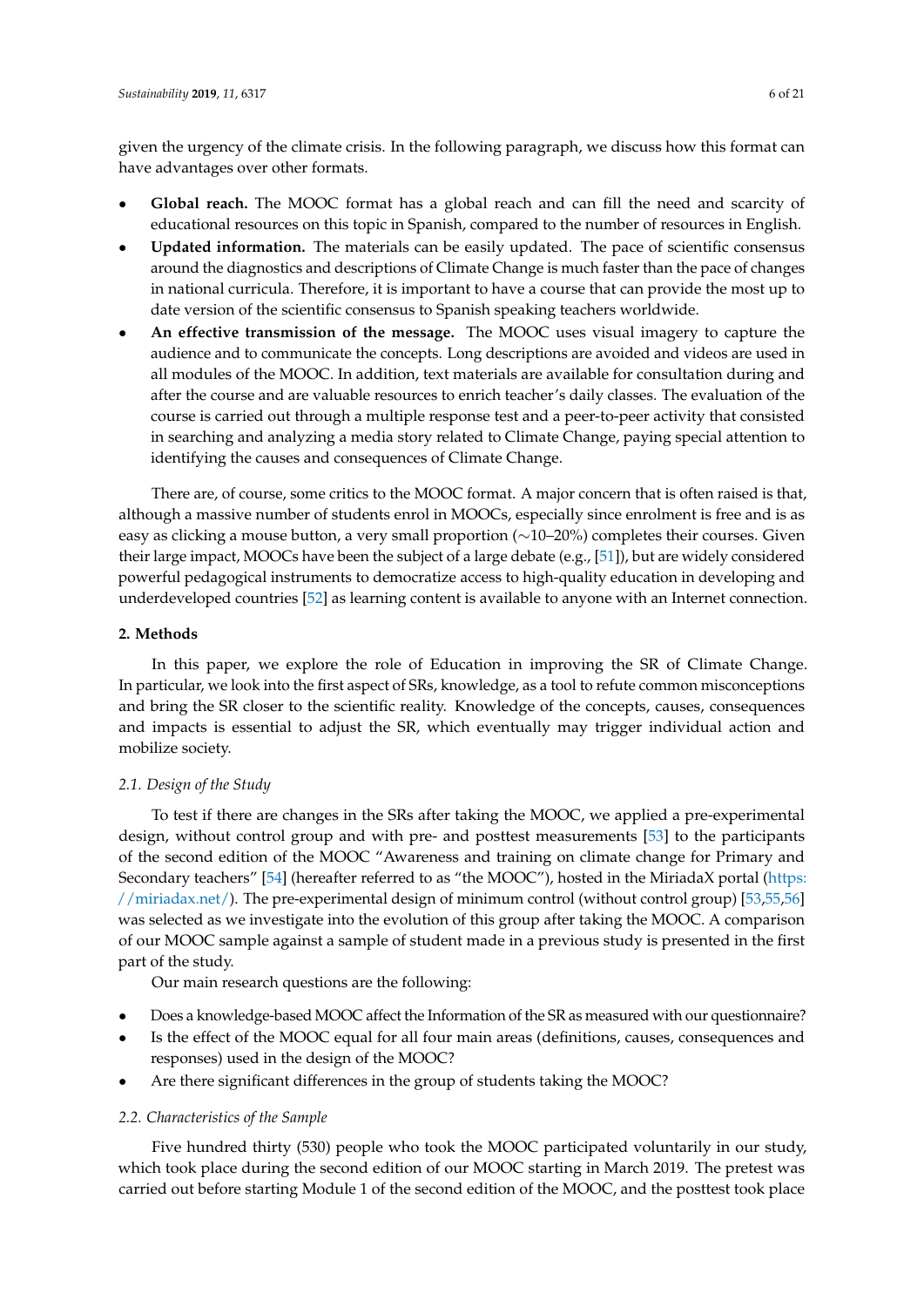six weeks later at the end of the modules of the MOOC. These students came from 24 countries, mainly from Latin America and Spain, and to a less extent from Italy, Portugal and Africa (Table [1\)](#page-6-0). Students were 52% female and 48% male. Occupations of participants varied, with 46.5% being teachers, 26.4% students and the remaining 27.1% were non-teaching professionals. All participants from Africa were teachers. The age of the participants ranged from 14 to 77 (Mean = 36.1, Standard Deviation = 13.6). It is worth noting that the percentage of participants with university education is relatively high, being 72%. Two hundred fifty-five (255) participants completed the posttest after finishing the course (April 2019). The final questionnaire was exactly the same as the initial one. The difference in the number of students who completed the pretest and posttest is indicative of the MOOC completion rate.

<span id="page-6-0"></span>

| Pretest participants      | 530       |            |  |  |  |  |
|---------------------------|-----------|------------|--|--|--|--|
| Participants              | Frequency | Percentage |  |  |  |  |
| Spain                     | 202       | 38.1       |  |  |  |  |
| Latin America             | 312       | 58.9       |  |  |  |  |
| Others                    | 16        | 3.0        |  |  |  |  |
| Gender                    |           |            |  |  |  |  |
| Females                   | 272       | 51.3       |  |  |  |  |
| Male                      | 258       | 48.7       |  |  |  |  |
| Occupation                |           |            |  |  |  |  |
| Primary Teacher           | 24        | 4.5        |  |  |  |  |
| Secondary Teacher         | 105       | 19.8       |  |  |  |  |
| <b>University Teacher</b> | 57        | 10.8       |  |  |  |  |
| Others Teacher            | 54        | 10.2       |  |  |  |  |
| No Teacher                | 137       | 25.8       |  |  |  |  |
| Student                   | 153       | 28.9       |  |  |  |  |
| <b>Studies</b>            |           |            |  |  |  |  |
| <b>Basic Education</b>    | 10        | 1.9        |  |  |  |  |
| Secondary Education       | 50        | 9.4        |  |  |  |  |
| Vocational Training Media | 12        | 2.3        |  |  |  |  |
| Vocational Training High  | 62        | 11.7       |  |  |  |  |
| Uiversity Education       | 396       | 74.7       |  |  |  |  |

**Table 1.** Demographics of the sample.

We compared results from our sample with those obtained by the research group from the USC in the "Resclima study" [\[48\]](#page-18-15). They applied a non-probabilistic and intentional sampling to four hundred eighty-eight college students, with a mean age of 20.5; 42.8% of the participants were men and 57.2% were women.

## *2.3. Evaluation Instrument*

The questionnaire employed in the present study was developed during the Resclima project at USC [\[46](#page-18-13)[–48\]](#page-18-15) and was used to test the first dimension of the SR among students of a MOOC on the Science of Climate Change. The technical details of the questionnaire can be found in the "Resclima study" [\[48\]](#page-18-15). The 32 items of the questionnaire can be found in Appendix [A.](#page-15-0)

Our questionnaire has two different sections. The first section is a demographic analysis of the participants including questions related to age, sex, level of studies, country of origin, etc. The second section, which has been introduced previously in the "Resclima study" [\[48\]](#page-18-15), consists of 32 items designed to explore the participant's interactions between scientific and common culture. The questionnaire measures student's competence through the identification of the scientific veracity of a series of statements, which are classified into four areas of knowledge related to the design of MOOC materials.

• Area 1. Physical processes related to CC (8 statements)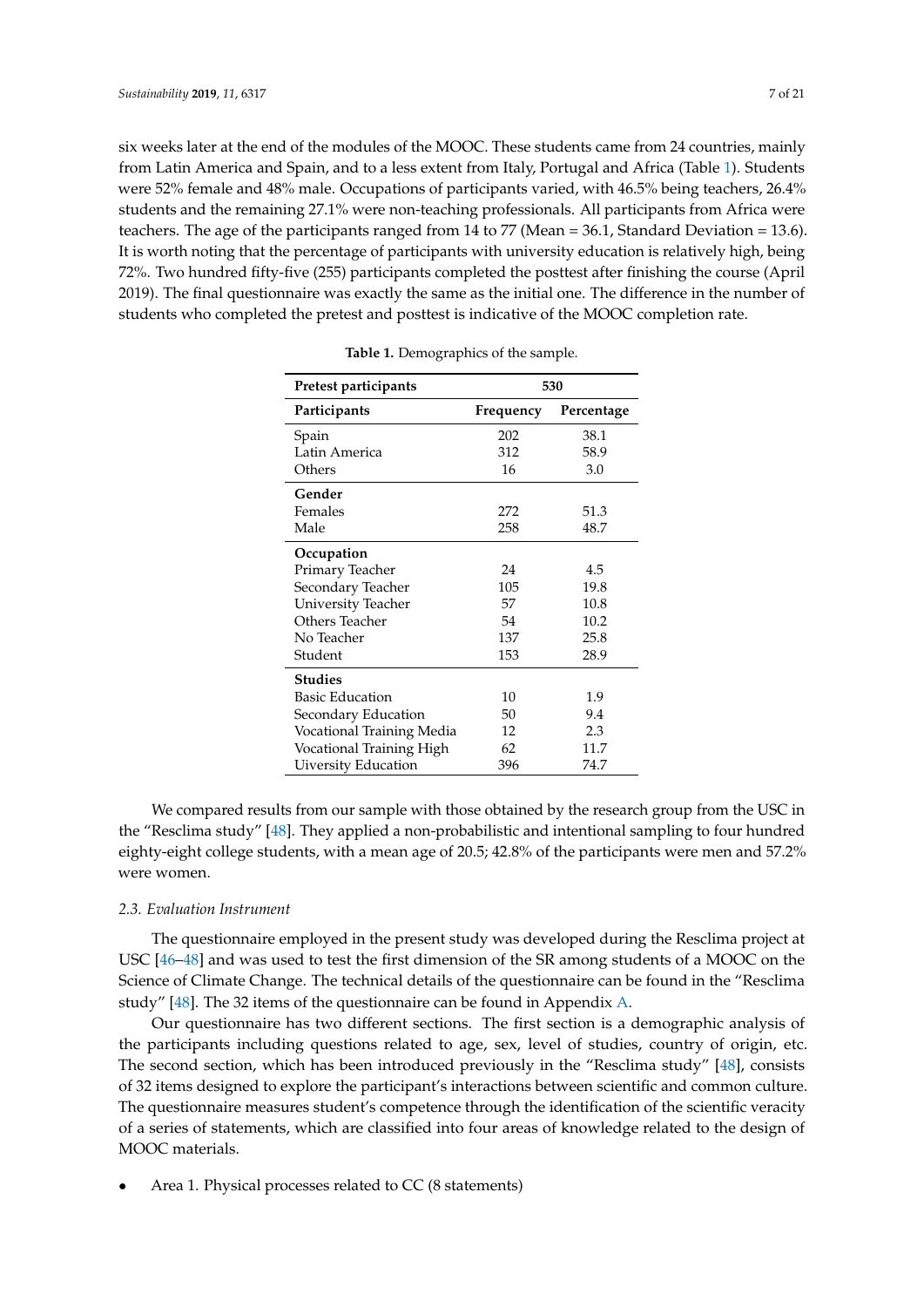- Area 2. Consequences of CC (10 statements)
- Area 3. Causes of CC (10 statements)
- Area 4. Responses to CC (4 statements)

To assess the degree of knowledge of participants, the close-ended statements were based on a Likert scale of four categories: "Totally true" (TT), "Probably true" (PT), "Probably false" (PF) and "Totally false" (TF). This scale allows measurement of the scientific accuracy of the answers on a scale from 1 to 4, with 4 being the maximum value of agreement "accuracy" between scientific culture and common culture. The correct answers are based on the reports of the Intergovernmental Panel on Climate Change [\[1\]](#page-16-0). We purposely excluded the option "Don't know/don't answer" to avoid non-reflective or evasive responses. The final score is an indication of the participant's ability to read, interpret and assess scientific texts properly. High scores indicate a more accurate scientific view, while low scores indicate a prevalence of false information. The index of reliability of the instrument was determined by calculating the alpha coefficient of Cronbach, which had a value of 0.88. Scores of 0.7 or higher are considered reliable [\[57\]](#page-19-6). The results of the questionnaire were exported to CSV format to be analyzed in SPSS, version 25.

#### *2.4. Training Program: A MOOC on the Science of Climate Change*

The MOOC titled "The Science of Climate Change for primary and secondary teachers" has a duration of six weeks and its first edition was launched in 2018 under the banner of the Universidad de Salamanca and through the MiriadaX platform. This MOOC was designed and developed by some of the authors of this paper at the Universidad de Salamanca [\[58\]](#page-19-7).

Prior to the elaboration of our MOOC, we observed an overall scarcity of learning materials related to Climate Change available in Spanish, a language with 480 million speakers with native competence and 577 million people speaking Spanish as a first or second language [\[59\]](#page-19-8). Therefore, this course was designed to target a broad audience: Spanish speaking teachers worldwide. The MOOC uses a traditional top-down structured design approach (xMOOC type), which is based on the interaction with content and essentially adopts a behaviorist learning approach [\[60\]](#page-19-9).

The main objective of the MOOC "The Science of Climate Change for primary and secondary teachers" is to provide fundamental scientific knowledge and create awareness on Climate Change. The four main questions that the course tries to answer are:

- What is Climate Change?
- What are its causes?
- What are its consequences?
- What can we do?

The first three questions are answered through scientific knowledge. The last one is related to the concepts of adaptation and mitigation, and how education can (and must) help to create citizen awareness, promote a better understanding of the issue and help build capacities and strategies to successfully face this global problem.

Our analysis of the knowledge of the SR of Climate Change is made using the four categories that were used to design the MOOC. The way we refer to these categories are: definitions, causes, consequences and responses.

The contents of the course were structured in seven sequential modules that also had a discussion forum where participants were able to interact with each other (Table [2\)](#page-8-0). During the course, participants must follow a predetermined schedule and have to be positively evaluated in a test at the end of each module and in a peer-to-peer activity.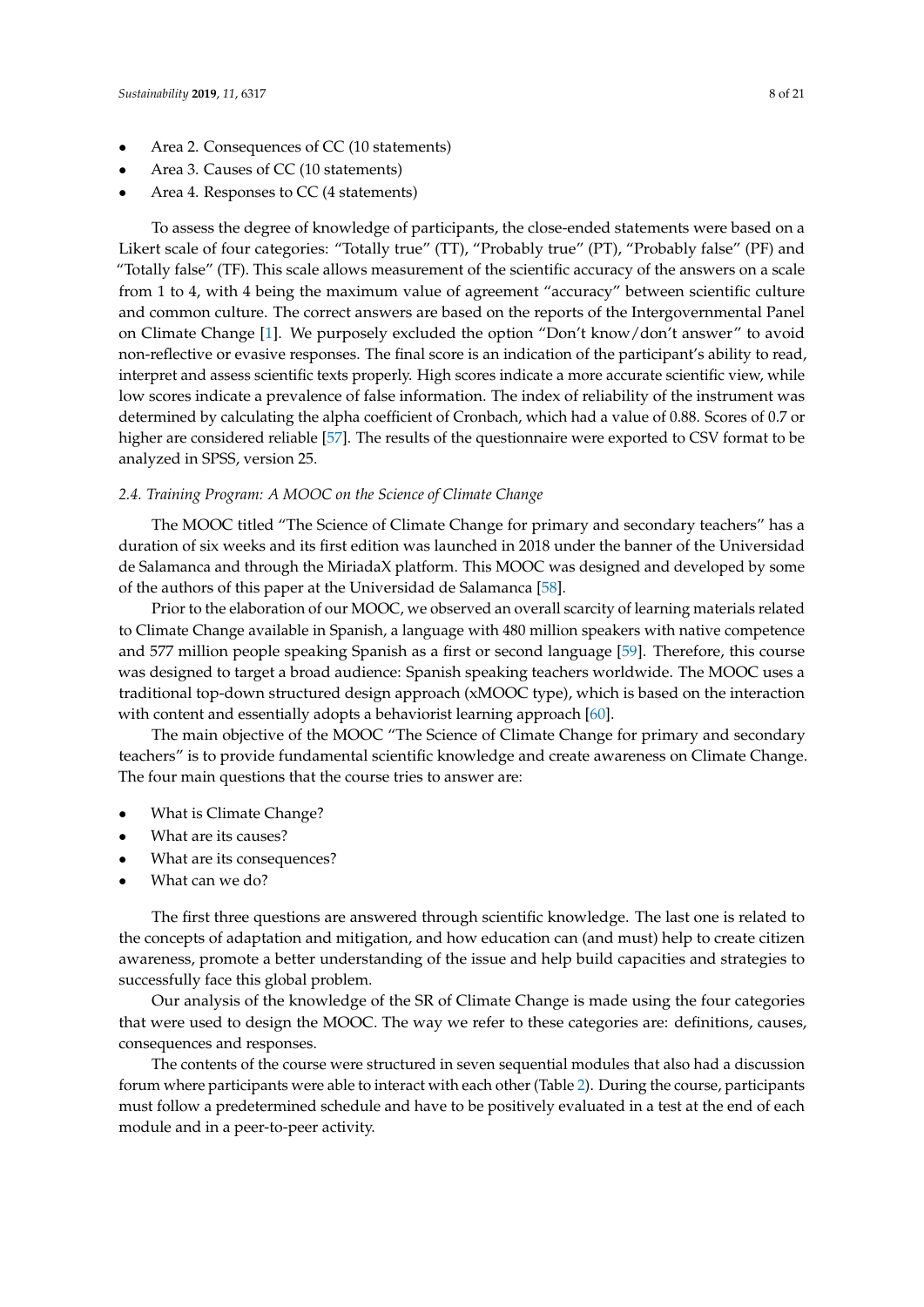<span id="page-8-0"></span>

| <b>Modules</b>                                  | Contents                                                                                                                                                                                                                 |
|-------------------------------------------------|--------------------------------------------------------------------------------------------------------------------------------------------------------------------------------------------------------------------------|
| 0. Welcome                                      |                                                                                                                                                                                                                          |
| 1. A changing climate. A scientific perspective | Weather and climate and their study methods.<br>Paleoclimatology: climate changes through the Earth<br>History. Relationship between climate and humans.                                                                 |
| 2. Evidence of Climate Change                   | Climate variability and Climate Change. Evidences of<br>Climate Change: observations from the Atmosphere,<br>Hydrosphere, Lithosphere and Cryosphere.                                                                    |
| 3. The functioning of Climate Change.           | Introduction to the physical-chemical processes that cause<br>Climate Change. The energy balance. The greenhouse<br>effect. The Carbon cycle. The impact of the Climate<br>Change on the Biosphere and ecosystems.       |
| 4. Human activity as a cause of Climate Change. | Impact of human activity on the planet. Origin of<br>greenhouse gas emissions. The energy sector: basic<br>concepts, consumption patterns. Impact of the food sector.                                                    |
| 5. Future scenarios                             | The mathematics of the Climate Change. Computational<br>models. Future possible scenarios.                                                                                                                               |
| 6. What can we do from education?               | The socio-economic aspects of Climate Change.<br>International agreements. Possible mitigation and<br>adaptation strategies. The role of education. Legislative<br>competencies and curricula related to Climate Change. |

**Table 2.** Description of the contents of the MOOC.

To stimulate engagement and ensure instructional quality, several strategies were followed: (a) each module has short and high quality videos presented by teachers, but avoiding excessive use of the "talking head" format; (b) the contents of the course are contextualized, describing and analyzing real and concrete problems that students can relate to; (c) the course has been constructed based on updated empirical evidence following the scientific consensus of the IPCC reports; (d) the language used is simple but rigorous, and a positive narrative is used to transmit scientific rigor and urgency, but also hope and positivism; and (e) the course avoids complex representations and does not include complex or irrelevant graphics, always using meaningful and high quality imagery that can be used by teachers in their classrooms [\[52,](#page-19-1)[61–](#page-19-10)[64\]](#page-19-11).

To this day, the MOOC has been offered in two editions (June–August 2018 and March–April 2019) and this study was carried out during the 2019 edition.

#### *2.5. Data Analysis*

We first compared our results with previous results of other groups of university students [\[46–](#page-18-13)[48\]](#page-18-15). Afterwards, the evolution between the pre- and posttest was analyzed for our sample data only. This provides insight into how some misconceptions can be corrected and updated through a MOOC course. The data also show different improvements for different subgroups of the sampled group, indicating a variable level of adaptation to the format of the course.

Since answers to the questionnaires are not paired with students id, because they are anonymous, the Kolmogorov–Smirnoff test was used to determine the normality of the variables and all the test results had *p*-values < 0.05, suggesting that our data do not present a normal distribution. For the hypotheses contrast, we applied the nonparametric Mann–Whitney U t-test, this t-test compares the distributions of two unmatched groups when data are not normally distributed. The Mann–Whitney U t-test resulted in a *p*-value < 0.05, which indicates that the distribution of the criterion variable is significantly different when comparing pretest and posttest. The level of significance used in all contrasts is analyzed under 5%.

In all cases, the calculation of the significance of the differences was accompanied with the calculation of the effect size based on the Cohen d-statistic [\[65](#page-19-12)[,66\]](#page-19-13). Therefore, differences between the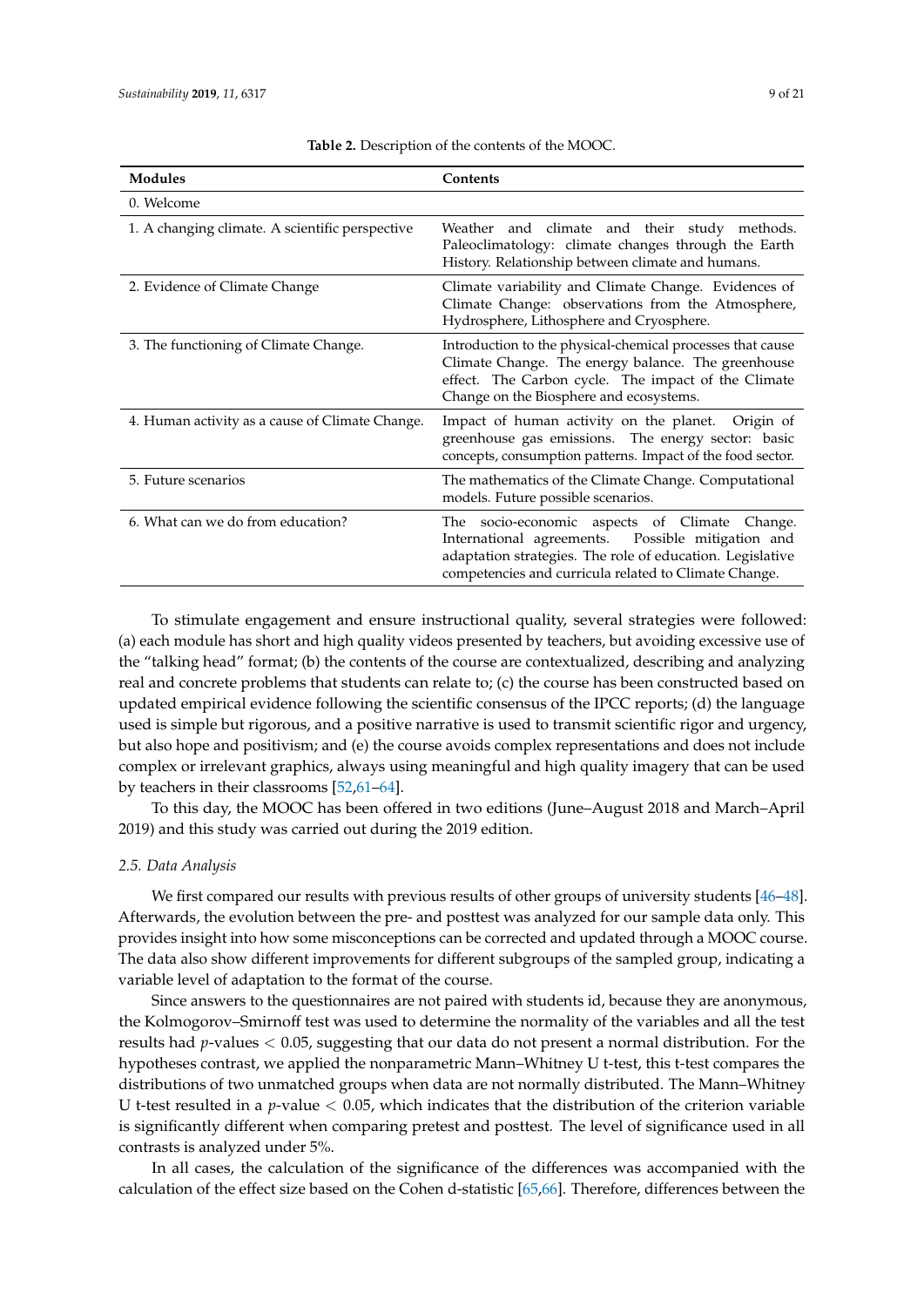pre- and posttest were not only based on the statistical criteria provided by the hypothesis contrast, but also on the amount of effect existing in the particular contrast. These differences were considered as small  $(d = 0.20)$ , moderate  $(d = 0.50)$  or big  $(d = 0.80)$ . All hypothesis contrasts were accompanied by statistical power, which is the ability of a test to detect differences, conventionally 80% ( $1 - \beta = 0.80$ ) indicates that there is a 20% probability of accepting the null hypothesis when it is false [\[67\]](#page-19-14).

# **3. Results**

We start the analysis by comparing the results from our sample to the sample from the "Resclima study" [\[48\]](#page-18-15). We use the answers from the pretest of our MOOC sample and compare the score for all 32 statements in the questionnaire. The purpose of this comparison is to establish a relation between the SR in our MOOC sample, as measured with the questionnaire, and the reference study.

Figure [1](#page-9-0) shows the score for each question where 4 corresponds to a correctly classified statement and 1 to an incorrectly identified statement. The results are grouped according to four areas which correspond to the four basic questions used to design the MOOC: "What is Climate Change? (Physical processes)", "What are its causes? (Causes)", "What are its consequences? (Consequences)" and "What can we do? (Responses)". Comparison of results of the MOOC with the previous study reveals a similar overall trend in the average score of participants, although participants of the MOOC generally have a higher average score.

Figure [2](#page-10-0) shows the same comparison, but now we show the overall average and the grouped average of the four previously mentioned areas, where the average in the four areas represent the variable dependent "knowledge in SR". When comparing the average score of each of the four areas between the MOOC and the "Resclima study" it became clear that participants of the MOOC scored higher in the areas of physical processes (3.21 vs. 2.66) and causes (3.15 vs. 2.81) while scores for the areas of consequences and responses are very similar.

<span id="page-9-0"></span>

**Figure 1.** Comparison of scores between the original sample of the "Resclima study" [\[48\]](#page-18-15) (blue line labelled USC) and the pretest of the MOOC sample (orange line). Both samples contain all the available populations. The questions are grouped according to the four basic areas used to design the MOOC: physical processes, causes, consequences and responses. On the horizontal axis, we present the number of the statement in the questionnaire grouped according to the four areas that we have designed in our study. On the vertical axis, the average score in a given question.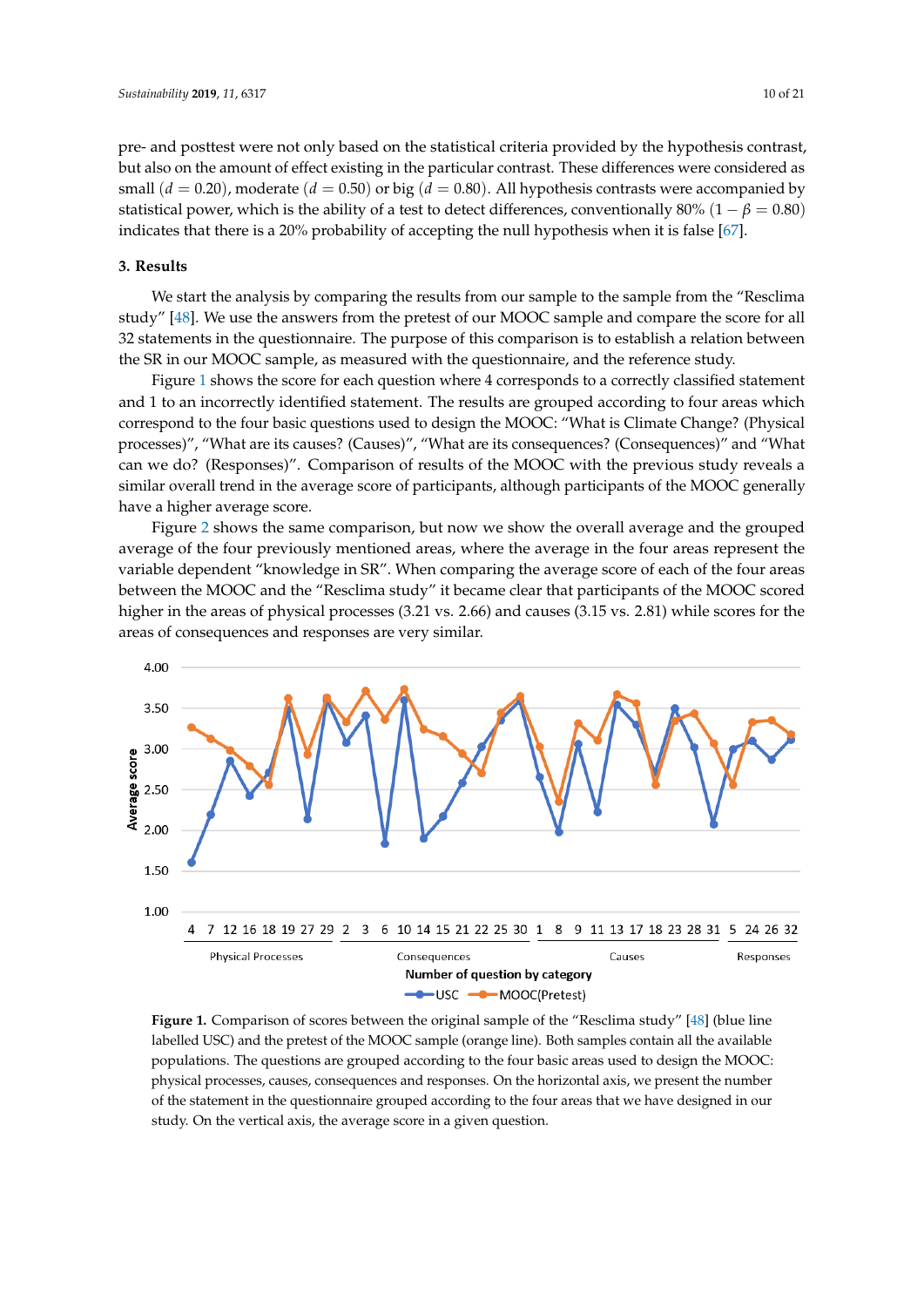<span id="page-10-0"></span>

**Figure 2.** This figure presents a comparison between our pretest MOOC sample (orange bars) and the "Resclima study" [\[48\]](#page-18-15) (blue bars). The bars at the top show a comparison of the averages over all statements. The rest of the bars show the comparison of the scores in each of the four areas that we have designed for our study.

The results of the pretest are an indication of the initial SR of Climate Change, where low scores suggest the prevalence of misconceptions such as the erroneous idea that the hole in the ozone layer is a consequence of Climate Change. The initial comparison with the previous study excludes any major peculiarity of our sample.

After this initial comparison, we focus on the MOOC group and the evolution of the SR. Once the students completed the pretest, they started the MOOC course. The pace of the course was one module per week and after the sixth week (the last) the posttest was submitted. This test was mandatory to finish the course and all the people who performed the posttest finished the course.

As a first result we show the comparisons between the pre- and posttest. One of the main objectives of this study was to find out if participants of the MOOC improved their knowledge on concepts related to Climate Change given the characteristics of the sample. Figure [3](#page-11-0) shows the comparison between the average score of the pre- and posttest of the MOOC sample. The average score of the pretest was 3.22 and after the MOOC course participants reached an average score of 3.40. This is a clear and significant improvement in the average score. The average score includes all 32 items and all participants who finished the MOOC. As we show below, this level of improvement is similar across many different subsets of age, gender, educational level and country of origin.

After the hypothesis contrast, significant advances (p minor value) of the dependent variable knowledge in SR were observed. The values of this variable were calculated using the average scores of the four areas of knowledge and the difference between the average scores of the pre- and posttest has an effect size of 0.46 (Table [3\)](#page-10-1).

<span id="page-10-1"></span>

|                                                         |                                       | n |  | M SD P25 Med | <b>P75</b> | <b>Hypothesis Contrast</b> |             |                                  |             |      |
|---------------------------------------------------------|---------------------------------------|---|--|--------------|------------|----------------------------|-------------|----------------------------------|-------------|------|
|                                                         |                                       |   |  |              |            |                            | K-Sp MWUp d |                                  | $1 - \beta$ |      |
| Knowledge Pretest 463 3.21 0.39 2.98 3.18 3.42<br>in SR | Posttest 236 3.40 0.43 3.08 3.38 3.76 |   |  |              |            |                            |             | $-5.47$ $< 0.001$ $< 0.001$ 0.47 |             | 0.99 |

**Table 3.** Comparative analysis of pretest and posttest in Knowledge in SR.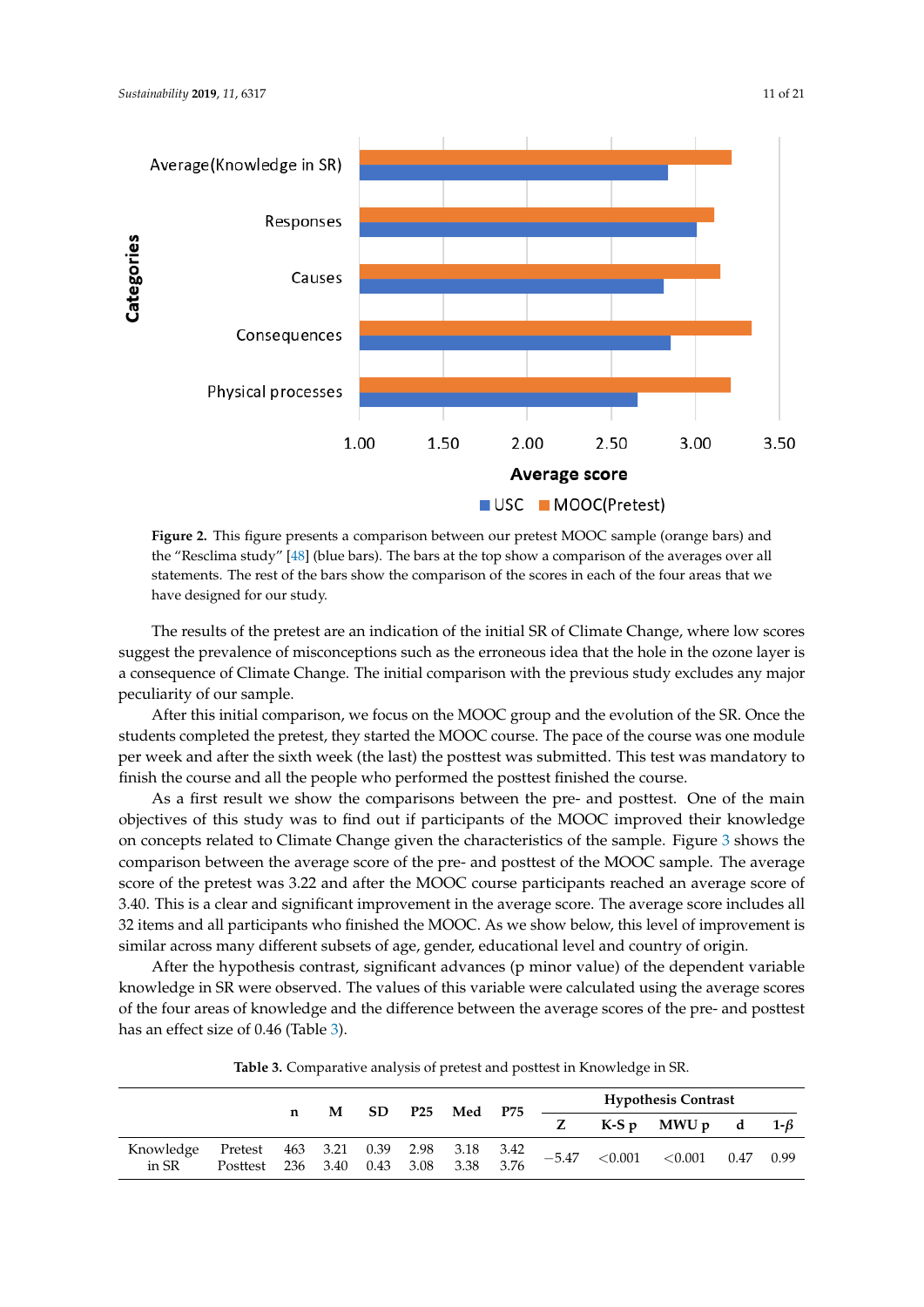<span id="page-11-0"></span>

**Figure 3.** Scores for dependent variable knowledge in SR (average over the four areas).

A more detailed view of the improvement of the average score of the posttest in the separated areas is shown in Figure [4.](#page-12-0) A significant advance in all areas of knowledge was observed but some differences exist (Table [4\)](#page-11-1). Comparing all four different areas, we observed that the Areas 3 (Causes) and 4 (Responses) show a relatively higher improvement compared to Areas 1 (Definitions) and 2 (Consequences). The effect size value ( $d = 0.68$ ) for Area 3 (Causes) explains a moderate difference [\[65\]](#page-19-12) (Figure [4\)](#page-12-0). The reasons behind this asymmetric improvement are discussed in the next section.

We also analyzed the results for different subsamples of the group of participants based on the demographic data collected during the first questionnaire. This analysis allows us to find a relation between demographics and the MOOC format.

The first analysis compares teachers versus non-teachers. Within these groups, we selected the ages where they might be active (26–65) and compared their scores against the rest of the population. Figure [5](#page-12-1) shows the results of this comparison and a larger improvement for the teachers was observed even though their initial score is lower compared to the rest. In the discussion below, we present some arguments that could explain these observations.

<span id="page-11-1"></span>

|        |          |     | М    | <b>SD</b> | P <sub>25</sub> | Med  | P75  |         | <b>Hypothesis Contrast</b> |         |      |           |  |
|--------|----------|-----|------|-----------|-----------------|------|------|---------|----------------------------|---------|------|-----------|--|
|        |          | n   |      |           |                 |      |      | Z       | $K-Sp$                     | MWU p   | d    | $1-\beta$ |  |
| Area 1 | Pretest  | 516 | 3.21 | 0.49      | 2.88            | 3.25 | 3.62 | $-4.03$ | < 0.001                    | < 0.001 | 0.29 | 0.88      |  |
|        | Posttest | 256 | 3.36 | 0.53      | 3.00            | 3.38 | 3.88 |         |                            |         |      |           |  |
| Area 2 | Pretest  | 505 | 3.34 | 0.44      | 2.60            | 3.40 | 3.10 | $-2.44$ | 0.005                      | < 0.001 | 0.20 | 0.50      |  |
|        | Posttest | 248 | 3.43 | 0.44      | 2.80            | 3.43 | 3.50 |         |                            |         |      |           |  |
| Area 3 | Pretest  | 496 | 3.15 | 0.43      | 3.00            | 3.10 | 3.70 | $-8.42$ | < 0.001                    | < 0.001 | 0.68 | 1.00      |  |
|        | Posttest | 246 | 3.44 | 0.42      | 3.10            | 3.40 | 3.90 |         |                            |         |      |           |  |
| Area 4 | Pretest  | 511 | 3.11 | 0.59      | 2.75            | 3.00 | 3.50 | $-4.75$ | < 0.001                    | < 0.001 | 0.36 | 0.98      |  |
|        | Posttest | 253 | 3.32 | 0.58      | 3.00            | 3.25 | 4.00 |         |                            |         |      |           |  |

**Table 4.** Comparative analysis of pretest and posttest in the areas of knowledge in SR.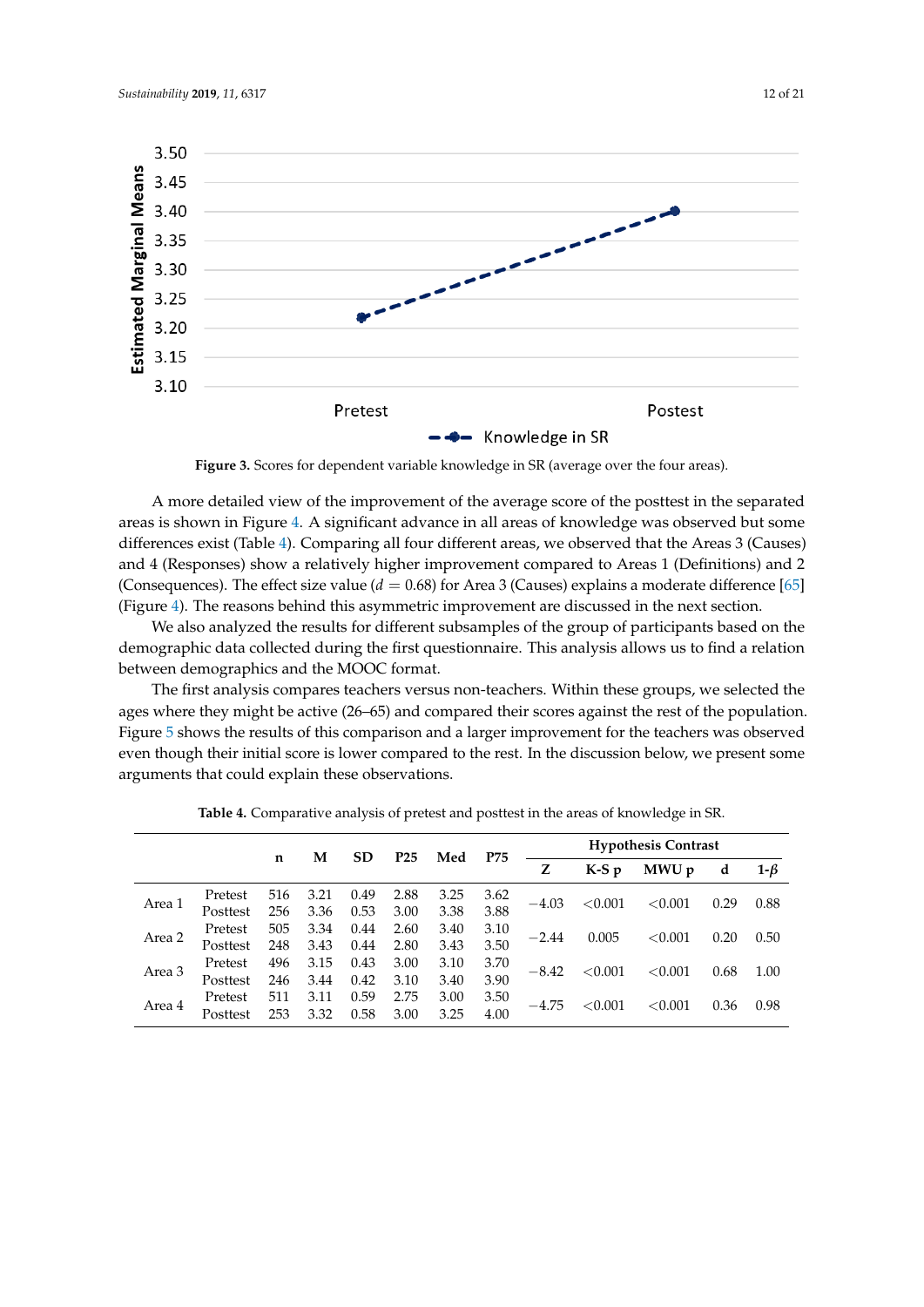<span id="page-12-0"></span>

**Figure 4.** Averaged scores between pre- and posttest in the four areas that we have used in our study. The areas of causes and responses show the highest improvements.

<span id="page-12-1"></span>

**Figure 5.** Improvement in teacher (at the working-age, 25–65 years) vs. non-teachers.

Finally, we analyzed the sample by looking into the country of origin of the participants. Based on the data of the country of origin of the participants, we divided the group into two subgroups: (1) participants from Spain; and (2) participants from Latin America. Figure [6](#page-13-0) shows the pre- and posttest results. A very similar improvement of the overall average score was observed in both groups, although their initial score is different. The results indicate that there are significant differences between both groups (Spain/Latin America), being Latin America the one that reaches a higher level of performance in knowledge in SR (posttest:  $Z = -2.18$ ;  $p = 0.29$ ), in the variable score in the posttest  $(Md nEs = 3.19$  and  $Md nLat = 3.46$ .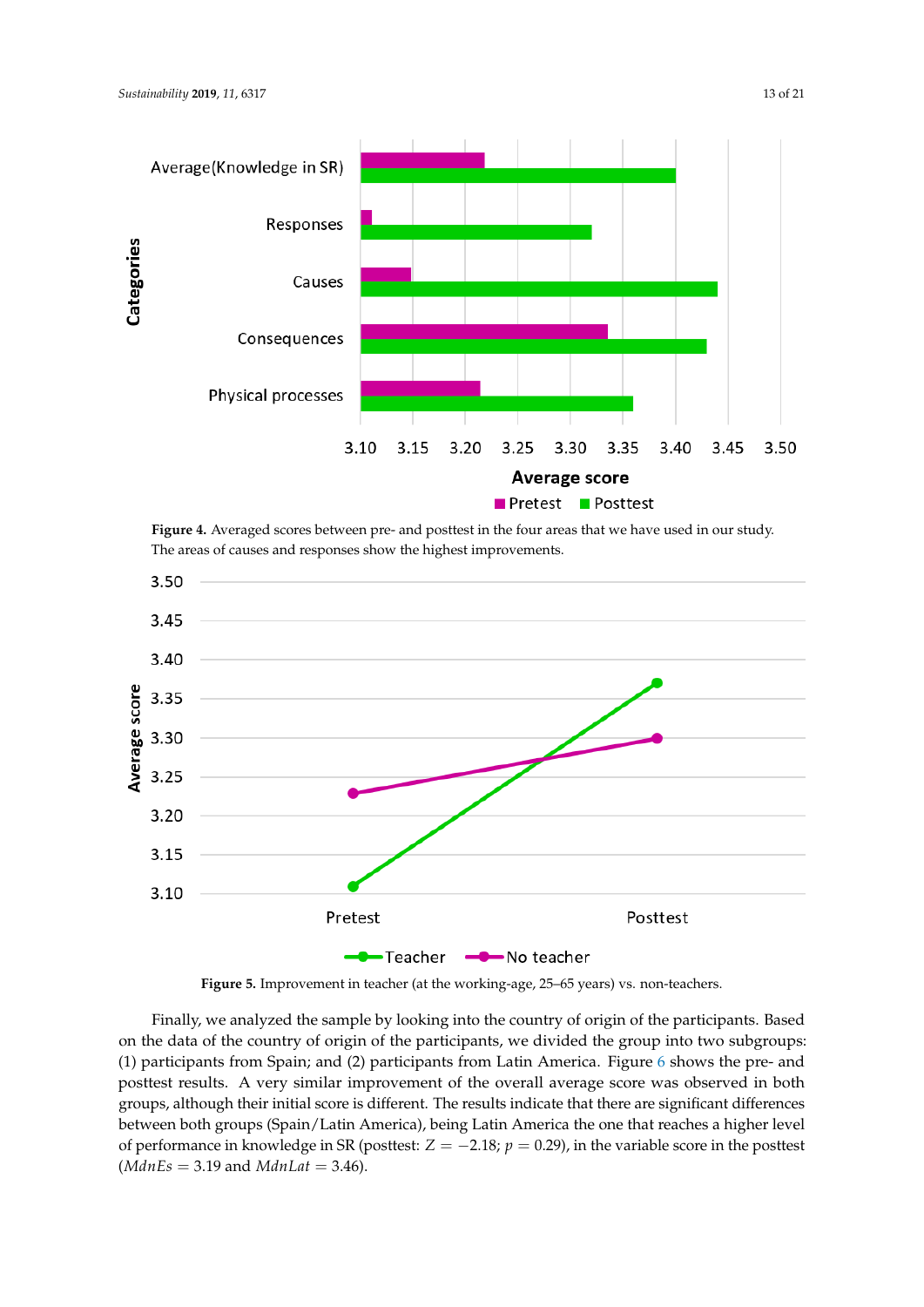<span id="page-13-0"></span>

**Figure 6.** Improvement by origin: Spain or Latin America.

# **4. Discussion**

The main objective of this paper is to see if the SR on Climate Change can be improved by means of MOOCs on the basic concepts of Climate Change. This question is extremely relevant since SRs are considered a main driver for climate action [\[68](#page-19-15)[,69\]](#page-19-16) and misconceptions in this SR may be the reason behind the slow response of society despite the urgency indicated by scientific evidence [\[68](#page-19-15)[,70\]](#page-19-17). Moreover, our study could provide more support to the hypothesis that education is one of the main tools for Climate Change mitigation and adaptation, as suggested by the UNFCC [\[69,](#page-19-16)[71\]](#page-19-18).

Comparison of the results of the questionnaire from our MOOC sample and the sample used in the "Resclima study" [\[48\]](#page-18-15) reveals a similar general trend, ruling out the fact that our MOOC sample could have some important peculiarities that make it very different from the USC sample. This means that the SR in our sample is, despite small differences, similar to the SR of the USC sample. A possible explanation for a higher initial score in the MOOC group could be the fact that participants enrolled in the MOOC start with a higher interest in these topics as their enrollment is voluntarily. The two categories where we observed bigger differences between samples are causes and responses, confirming a slightly better initial knowledge on the topic by MOOC students.

The SR consist of all relevant ideas and practices associated with an object [\[68\]](#page-19-15). Some authors have suggested that nature could be this object [\[72\]](#page-19-19). In this situation, SR could be the ideas and practices that society has in connection with a natural phenomenon. Other authors [\[73\]](#page-19-20) have suggested that SRs of Climate Change contain scientific information but most of it reaches society through media or other mediators which could simplify, reduce or interpret them based on multiple variables or interests. Our hypothesis is that Education is an effective way to transfer scientific knowledge which is useful to improve a distorted SR. Courses on scientific knowledge have been suggested as a good method to increase SR of environmental issues [\[74,](#page-19-21)[75\]](#page-20-0) but also in other disciplines such as psychology [\[76\]](#page-20-1) or mathematics [\[77\]](#page-20-2). We propose to evaluate the improvement of SR on Climate Change measuring student's competence through the identification of the scientific veracity of a series of statements, which are classified into four areas of knowledge related to the design of MOOC materials: physical processes, consequences, causes and responses to Climate Change [\[58\]](#page-19-7). To this aim, we investigated the MOOC sample with the pre- and post questionnaires.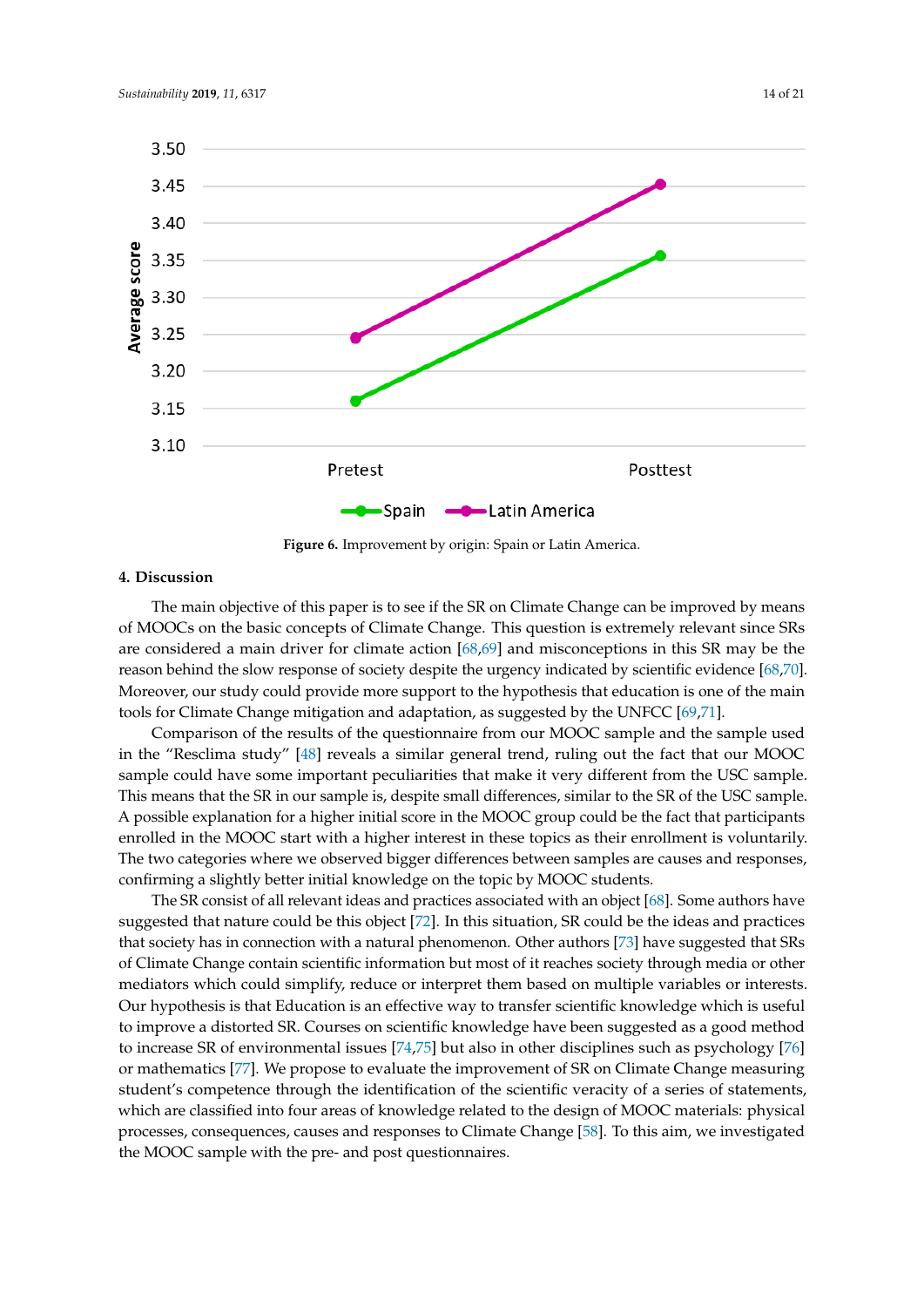The most interesting finding of our study is the improvement of the SR after taking the MOOC course (Figure [3\)](#page-11-0).This improvement can be seen in the overall average score and is consistent along all four areas of knowledge (Figure [4\)](#page-12-0). When looking more into detail to the improvement in the different areas, a higher improvement was observed in the areas of causes and responses. A higher improvement in the area of causes was expected since a significant part of the course was dedicated to a detailed description of the scientific evidence that explains the mechanisms behind Climate Change. In the case of Responses, the improvement is remarkable given the relatively small importance of this section compared to the science sections. These findings support the idea that a course that is largely based on scientific knowledge has the power to indirectly improve the understanding of non-scientific aspects of the issue, for example mitigation and adaptation, which have been included in the area of responses during the questionnaire.

Moreover, a high score in the areas of responses and causes could mean that, although students understood the consequences of Climate Change, they did not make a connection with the causes and therefore did not see the links to their own behavior. A higher improvement in the area response (mitigation and adaptation) could imply that participants have established a connection between the observed changes in the Climate and the impact of our behavior as a society. Although they may know the consequences, they might not know strategies for mitigation and adaptation; again, the MOOC improves this situation. This is interesting as the MOOC seems to even the scores along the four categories, which means a more equilibrated representation.

The rest of the observations on the relative improvement between different groups might be explained in terms of the fitness of the MOOC format for different groups. In the first place, the advantages of using a MOOC compared to other more traditional teaching methods, such as face-to-face classes, should be pointed out. The improvement of results shows that the MOOC format has produced a positive and quantifiable change in the students SR on Climate Change. The advantages of a MOOC [\[78\]](#page-20-3) are obvious: it is a didactic tool that can be accessed from anywhere in the world and can be adapted to different learning rhythms and schedule needs, because the students can access the material when they want and as many times as they want. Although the MOOC format offers the possibility of raising doubts and questions to the teachers, this possibility was not used very often by students in our MOOC. This suggest that the improvement of knowledge was achieved through the materials provided in the MOOC, although other sources may be consulted during the course.

The MOOC generated improvement in the average score of the posttest in all age groups and, when we compared teachers and non-teachers (Figure [5\)](#page-12-1), we observed a higher improvement among the teachers even though they started with a lower initial score. This may be explained by the fact that the teachers might have an initial interest in the topic and can make better use of the tools that the MOOC provides. Additionally, teachers are used to taking short courses as part of their professional development and therefore might be better prepared to take advantage of the contents of the MOOC.

The average score of the results of the pretest (Figure [6\)](#page-13-0) of Latin American participants ( $M = 3.25$ of a total of 275) is higher than that of the Spanish participants in the MOOC ( $M = 3.16$  of a total of 175), which means a greater awareness of this issue among Latin Americans. This might be due to some differences in the mandatory school curriculum. This is interesting, and at the same time alarming, as Spain is one of the countries which will be most affected by the consequences of Climate Change [\[79\]](#page-20-4). Nevertheless, the fact that all students, regardless of their nationality, improved their average score (Figure [6\)](#page-13-0) proves that small language barriers between the different countries did not affect the learning process and demonstrates the usefulness of a course prepared in Spanish, a language spoken by more than five hundred million people. This is why we can highlight the importance of creating educational materials in Spanish on this topic.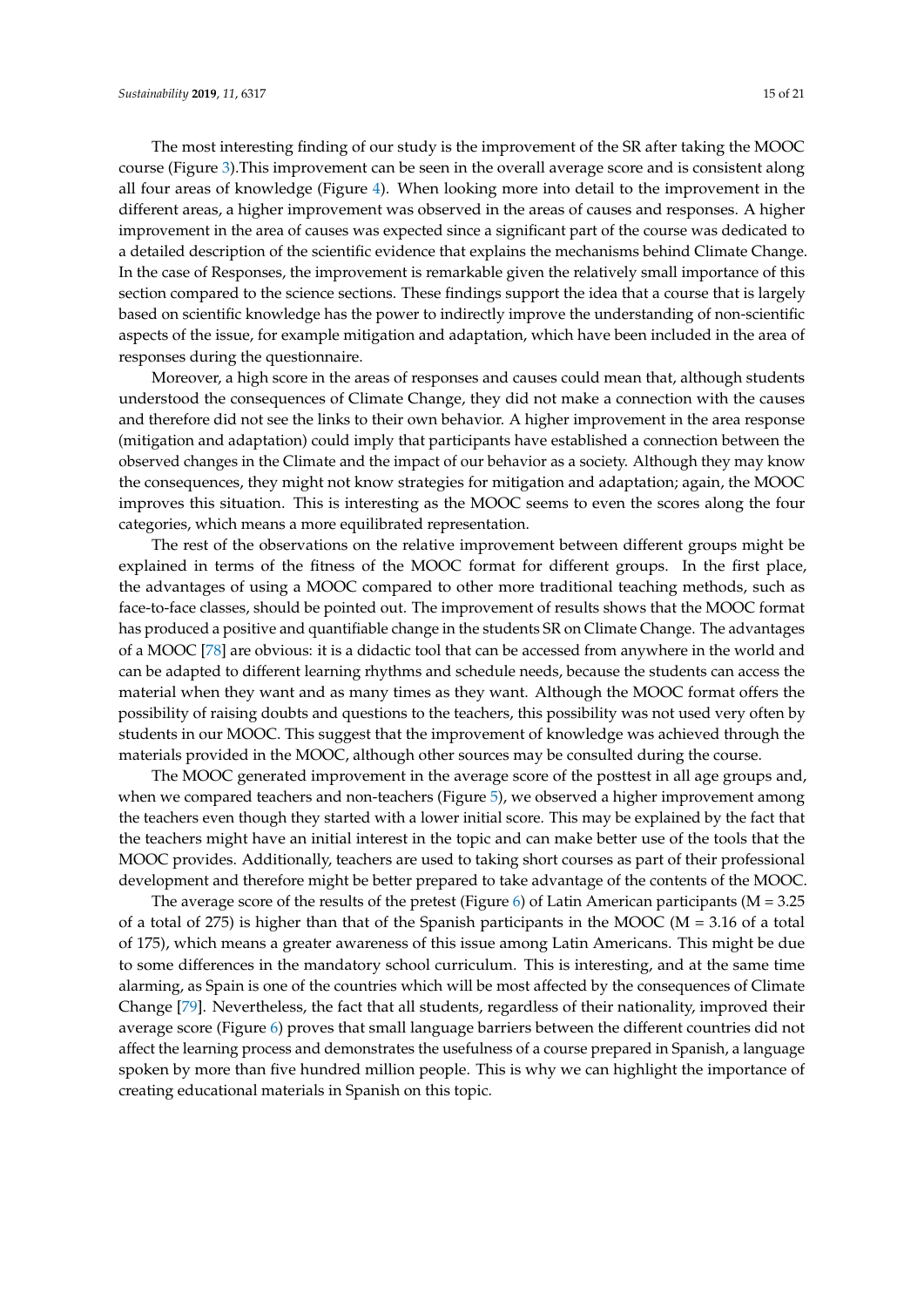# **5. Conclusions**

The Social Representation of Climate Change in society is an important driver for Climate action. A distorted or incomplete SR may be the main cause for the observed apathy even though we are facing the most important threat of our times. The challenge to contain the impacts of Climate Change will require large transformations of society which need to be addressed now. In this paper, we go beyond previous studies that focus on how the SR of Climate Change is formed. The main objective of this paper is to see if the SR of Climate Change can be improved by means of knowledge-based learning about the basic science of Climate Change. Moreover, our study provides a clear demonstration of how education can become a fundamental tool for Climate Change mitigation and adaptation, as suggested by the UNFCC.

For this, we used a well tested questionnaire to measure misconceptions in the SRs of Climate Change in a group of students of a knowledge-based MOOC. The MOOC on the science of Climate Change, developed at the Universidad de Salamanca, explains in simple terms the definition of Climate Change, its causes and consequences and what we can do. We applied this questionnaire before and after the course to see how these misconceptions evolve. To analyze the results, we grouped them into four areas developed in the MOOC: definitions, causes, consequences and response.

We observed an improvement in all categories for the people who finished the course. In particular, the categories of causes and responses show the best improvement. This is an important result as it shows how, for this particular group, a MOOC based on knowledge can improve the SR in particular in the response category which describes how much people know about the mitigation and adaptation, which is needed to mobilize society to contain this important problem.

The results also allowed us to test the efficiency of the MOOC platform among different groups. We observed small but significant differences in some groups within the sample. Teachers performed better after the course than non-teachers and people from Latin America showed a better improvement than Spanish students, although the margin is small. These results allowed us to think that the MOOC might be an efficient way to put education at the center of mitigation and adaptation strategies. Its characteristics allow a fast and broad access to important information which can improve the SR and perhaps lead to action for climate.

**Author Contributions:** Conceptualization, C.R. and P.M.; methodology, F.M.; formal analysis, E.F.; investigation, A.-M.B., M.A.F., P.H., L.D., D.C., S.A.-S.; data curation, K.M.B., A.G.-V.; writing—original draft preparation, C.R.; writing—review and editing, A.-M.B., L.D., D.C., S.A.-S.; visualization, E.F.

**Funding:** This research was funded by the project 2017/00287/001 of the Fundación Biodiversidad del Ministerio de Agricultura, Pesca, Alimentación y Medio Ambiente (España).

**Acknowledgments:** The authors would like to acknowledge MediaLab at the Universidad de Salamanca for its help in the development of this work.

**Conflicts of Interest:** The authors declare no conflict of interest.

## **Abbreviations**

The following abbreviations are used in this manuscript:

- SR Social Representation
- CC Climate Change
- MOOC Massive Online Open Course
- IPCC Intergovernmental Panel on Climate Change

# <span id="page-15-0"></span>**Appendix A**

Here, we present all the statements of the questionnaire. They are grouped according to the four sections that we have defined for our analysis.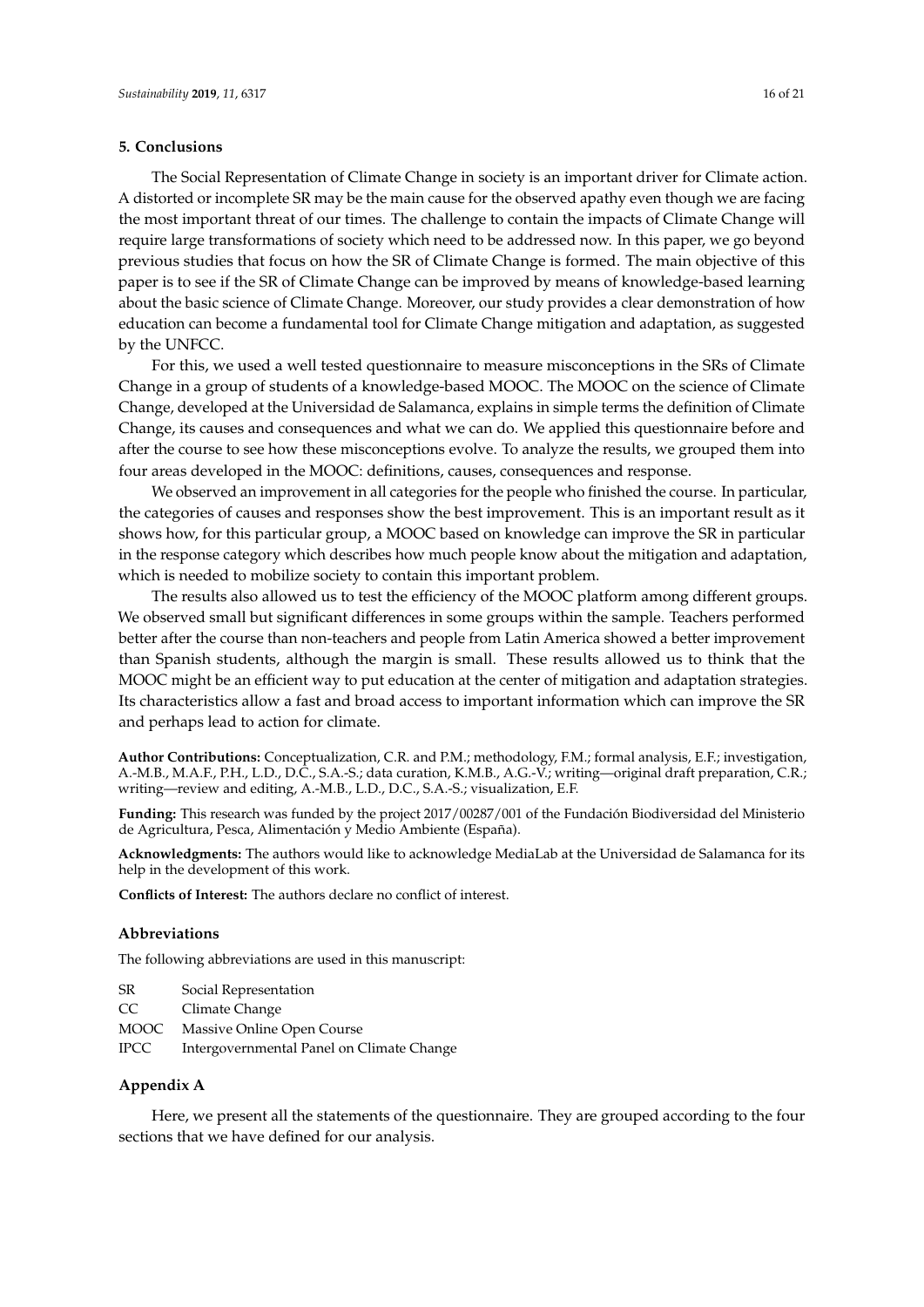**Table A1.** Statements of the questionnaire, grouped according to the four sections that we have defined for our analysis.

## **Area 1. Physical processes related to CC**

- 4. The polar hole of the ozone layer causes the melting of the poles.
- 7. The acid rain is one of the causes of climate change.
- 12. If it were not the greenhouse effect, there would be no life as we know it.
- 16. Climate change is a consequence of the hole in the ozone layer.
- 19. The greenhouse effect occurs when gases retain part of the radiation reflected by the Earth's surface.
- 20. Sea level is increasing due to the expansion of water by the rise of temperature.
- 27. The CO2 causes the destruction of the ozone layer.
- 29. According to Earth's climatic history, there have been oscillations between colder and warmer periods.

# **Area 2. Consequences of CC**

- 2. A warmer planet will expand the area of incidence of tropical diseases.
- 3. The increased temperatures will favour the concurrence of extreme weather events (cyclones, hurricanes, floods, etc.)
- 6. Skin cancers will increase as a result of climate change.
- 10. All countries will suffer climate change.
- 11. The greenhouse effect puts in risk life in the Earth.
- 15. Climate change will increase the number of earthquakes and tsunamis.
- 21. The climate change will decrease the rainfall in my country.
- 22. The rising temperatures will affect all regions of the planet alike.
- 25. Climate change will exacerbate problems of desertification in the Iberian Peninsula.
- 30. Many islands and coastal areas will be submerged due to climate change.

#### **Area 3. Causes of CC**

- 1. The greenhouse effect is a natural phenomenon.
- 8. Most of greenhouse gases present in the atmosphere come from natural sources.
- 9. The CO2 is the main gas responsible for climate change.
- 11. The increase in meat consumption contributes to climate change.
- 13. Every time coal, oil or gas is used, we contribute to climate change.
- 17. Climate change is caused by human activity.
- 18. Climate change is the result of natural climatic variability.
- 23. The CO2 is a natural component of the atmosphere.
- 28. There is scientific consensus when considering human activity as the main cause of climate change.
- 31. The greenhouse effect is caused by human activity.

# **Responses to CC**

- 5. If we stop emitting greenhouse gases, we will not be affected by the climate change.
- 24. If we stop emitting greenhouse gases, we will be less vulnerable to the climate change.
- 26. The climate change would be reduced if we planted more trees.
- 32. Replacing private transport by the public is one of the most effective measures to address the climate change.

## **References**

- <span id="page-16-0"></span>1. Pachauri, R.K.; Allen, M.R.; Barros, V.R.; Broome, J.; Cramer, W.; Christ, R.; Church, J.A.; Clarke, L.; Dahe, Q.; Dasgupta, P.; et al. *Climate Change 2014: Synthesis Report. Contribution of Working Groups I, II and III to the Fifth Assessment Report of the Intergovernmental Panel on Climate Change*; IPCC: Geneva, Switzerland, 2014.
- <span id="page-16-1"></span>2. Stocker, T. *Climate Change 2013: The Physical Science Basis: Working Group I contribution to the Fifth Assessment Report of the Intergovernmental Panel on Climate Change*; Cambridge University Press: Cambridge, UK; New York, NY, USA, 2014.
- <span id="page-16-2"></span>3. Field, C.B. *Climate Change 2014—Impacts, Adaptation and Vulnerability: Regional Aspects*; Cambridge University Press: Cambridge, UK, 2014.
- <span id="page-16-3"></span>4. National Aeronautics and Space Administration, NASA. Global Climate Change: Evidence. 2008. Available online: <https://climate.nasa.gov/evidence/> (accessed on 25 September 2019).
- <span id="page-16-4"></span>5. Walther, G.R.; Post, E.; Convey, P.; Menzel, A.; Parmesan, C.; Beebee, T.J.; Fromentin, J.M.; Hoegh-Guldberg, O.; Bairlein, F. Ecological responses to recent climate change. *Nature* **2002**, *416*, 389. [\[CrossRef\]](http://dx.doi.org/10.1038/416389a) [\[PubMed\]](http://www.ncbi.nlm.nih.gov/pubmed/11919621)
- <span id="page-16-5"></span>6. Vitousek, P.M.; Mooney, H.A.; Lubchenco, J.; Melillo, J.M. Human domination of Earth's ecosystems. *Science* **1997**, *277*, 494–499. [\[CrossRef\]](http://dx.doi.org/10.1126/science.277.5325.494)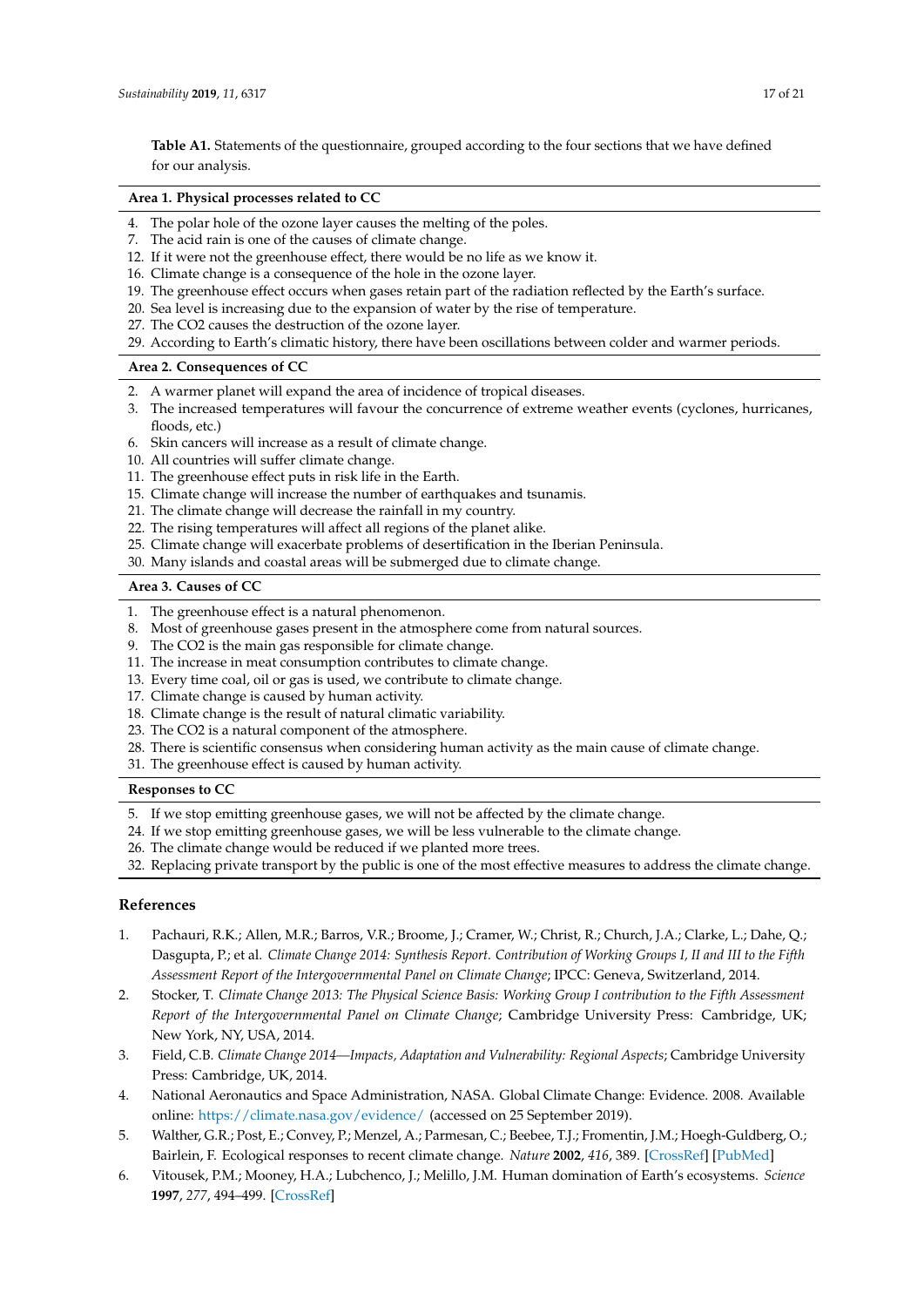- 7. Chapin, F.S., III; Zavaleta, E.S.; Eviner, V.T.; Naylor, R.L.; Vitousek, P.M.; Reynolds, H.L.; Hooper, D.U.; Lavorel, S.; Sala, O.E.; Hobbie, S.E.; et al. Consequences of changing biodiversity. *Nature* **2000**, *405*, 234. [\[CrossRef\]](http://dx.doi.org/10.1038/35012241) [\[PubMed\]](http://www.ncbi.nlm.nih.gov/pubmed/10821284)
- 8. Pecl, G.T.; Araújo, M.B.; Bell, J.D.; Blanchard, J.; Bonebrake, T.C.; Chen, I.C.; Clark, T.D.; Colwell, R.K.; Danielsen, F.; Evengård, B.; et al. Biodiversity redistribution under climate change: Impacts on ecosystems and human well-being. *Science* **2017**, *355*, eaai9214. [\[CrossRef\]](http://dx.doi.org/10.1126/science.aai9214) [\[PubMed\]](http://www.ncbi.nlm.nih.gov/pubmed/28360268)
- 9. Ramirez, F.; Rodriguez, C.; Seoane, J.; Figuerola, J.; Bustamante, J. How will climate change affect endangered Mediterranean waterbirds? *PLoS ONE* **2018**, *13*, e0192702. [\[CrossRef\]](http://dx.doi.org/10.1371/journal.pone.0192702) [\[PubMed\]](http://www.ncbi.nlm.nih.gov/pubmed/29438428)
- <span id="page-17-0"></span>10. Foden, W.B.; Young, B.E.; Akçakaya, H.R.; Garcia, R.A.; Hoffmann, A.A.; Stein, B.A.; Thomas, C.D.; Wheatley, C.J.; Bickford, D.; Carr, J.A.; et al. Climate change vulnerability assessment of species. *Wiley Interdiscip. Rev. Clim. Chang.* **2019**, *10*, e551. [\[CrossRef\]](http://dx.doi.org/10.1002/wcc.551)
- <span id="page-17-1"></span>11. Hoegh-Guldberg, O.; Bruno, J.F. The impact of climate change on the world's marine ecosystems. *Science* **2010**, *328*, 1523–1528. [\[CrossRef\]](http://dx.doi.org/10.1126/science.1189930) [\[PubMed\]](http://www.ncbi.nlm.nih.gov/pubmed/20558709)
- <span id="page-17-2"></span>12. Hallegatte, S.; Rozenberg, J. Climate change through a poverty lens. *Nat. Clim. Chang.* **2017**, *7*, 250. [\[CrossRef\]](http://dx.doi.org/10.1038/nclimate3253)
- <span id="page-17-3"></span>13. Sellers, S.; Ebi, K.L.; Hess, J. Climate Change, Human Health, and Social Stability: Addressing Interlinkages. *Environ. Health Perspect.* **2019**, *127*, 045002. [\[CrossRef\]](http://dx.doi.org/10.1289/EHP4534) [\[PubMed\]](http://www.ncbi.nlm.nih.gov/pubmed/30986089)
- <span id="page-17-4"></span>14. Cerri, C.E.P.; Cerri, C.C.; Maia, S.M.F.; Cherubin, M.R.; Feigl, B.J.; Lal, R. Reducing Amazon deforestation through agricultural intensification in the Cerrado for advancing food security and mitigating climate change. *Sustainability* **2018**, *10*, 989. [\[CrossRef\]](http://dx.doi.org/10.3390/su10040989)
- <span id="page-17-5"></span>15. Gleick, P.H. Water, drought, climate change, and conflict in Syria. *Weather Clim. Soc.* **2014**, *6*, 331–340. [\[CrossRef\]](http://dx.doi.org/10.1175/WCAS-D-13-00059.1)
- <span id="page-17-6"></span>16. Balbus, J.; Berry, P.; Brettle, M.; Jagnarine-Azan, S.; Soares, A.; Ugarte, C.; Varangu, L.; Prats, E.V. Enhancing the sustainability and climate resiliency of health care facilities: A comparison of initiatives and toolkits. *Revista Panamericana Salud Pública* **2016**, *40*, 174–180.
- <span id="page-17-7"></span>17. Black, R.; Bennett, S.R.; Thomas, S.M.; Beddington, J.R. Climate change: Migration as adaptation. *Nature* **2011**, *478*, 447. [\[CrossRef\]](http://dx.doi.org/10.1038/478477a) [\[PubMed\]](http://www.ncbi.nlm.nih.gov/pubmed/22012304)
- 18. Agnew, R. Dire forecast: A theoretical model of the impact of climate change on crime. In *Transnational Environmental Crime*; Routledge: Abingdon, UK, 2017; pp. 97–118.
- 19. Cattaneo, C.; Beine, M.; Fröhlich, C.J.; Kniveton, D.; Martinez-Zarzoso, I.; Mastrorillo, M.; Millock, K.; Piguet, E.; Schraven, B. Human migration in the era of climate change. *Rev. Environ. Econ. Policy* **2019**, *13*, 189–206. [\[CrossRef\]](http://dx.doi.org/10.1093/reep/rez008)
- <span id="page-17-8"></span>20. Chersich, M.F.; Swift, C.P.; Edelstein, I.; Breetzke, G.; Scorgie, F.; Schutte, F.; Wright, C.Y. Violence in hot weather: Will climate change exacerbate rates of violence in South Africa? *S. Afr. Med. J.* **2019**, *109*, 447–449. [\[CrossRef\]](http://dx.doi.org/10.7196/SAMJ.2019.v109i7.14134) [\[PubMed\]](http://www.ncbi.nlm.nih.gov/pubmed/31266566)
- <span id="page-17-9"></span>21. United Nations. *Paris Agreement*; United Nations Treaty Collection; United Nations: New York, NY, USA, 2016; Chapter XXVII 7.
- <span id="page-17-10"></span>22. Westerhoff, L.; Sheppard, S.R.; Iype, D.M.; Cote, S.; Salter, J. Social mobilization on climate change and energy: An evaluation of research projects in British Columbia, Canada. *Energy Res. Soc. Sci.* **2018**, *46*, 368–380. [\[CrossRef\]](http://dx.doi.org/10.1016/j.erss.2018.07.022)
- <span id="page-17-11"></span>23. Sheppard, S.; Iype, D.M.; Cote, S.; Salter, J. *Special Report–A Synthesis of PICS-Funded Social*; The Pacific Institute for Climate Solutions: Victoria, BC, Canada, 2015.
- <span id="page-17-12"></span>24. Van Kerkhoff, L.; Lebel, L. Linking knowledge and action for sustainable development. *Annu. Rev. Environ. Resour.* **2006**, *31*, 445–477. [\[CrossRef\]](http://dx.doi.org/10.1146/annurev.energy.31.102405.170850)
- <span id="page-17-13"></span>25. Jodelet, D. El movimiento de retorno al sujeto y el enfoque de las representaciones sociales. *Cultura Representaciones Sociales* **2008**, *3*, 32–63.
- <span id="page-17-14"></span>26. Abric, J.C. Les représentations sociales: Aspects théoriques. In *Pratiques sociales et représentations*; Presses Universitaires de France: Paris, France, 1994; Volume 2, pp. 11–37.
- <span id="page-17-15"></span>27. Jodelet, D. *La representación Social: Fenómenos, Concepto y Teoría*; Psicología Social II; Moscovici, S., Ed.; Paidós: Barcelona, Spain, 1986; pp. 469–494.
- <span id="page-17-16"></span>28. Moscovici, S. La representación social: Un concepto perdido. *Psicoanálisis Imagen Público* **1979**, *2*, 27–44.
- <span id="page-17-17"></span>29. Centro de Investigaciones Sociológicas. Barómetro Noviembre 2018. Avance de resultados (Estudio nº 3231). 2018. Available online: [http://datos.cis.es/pdf/Es3231mar\\_A.pdf](http://datos.cis.es/pdf/Es3231mar_A.pdf) (accessed on 25 September 2019).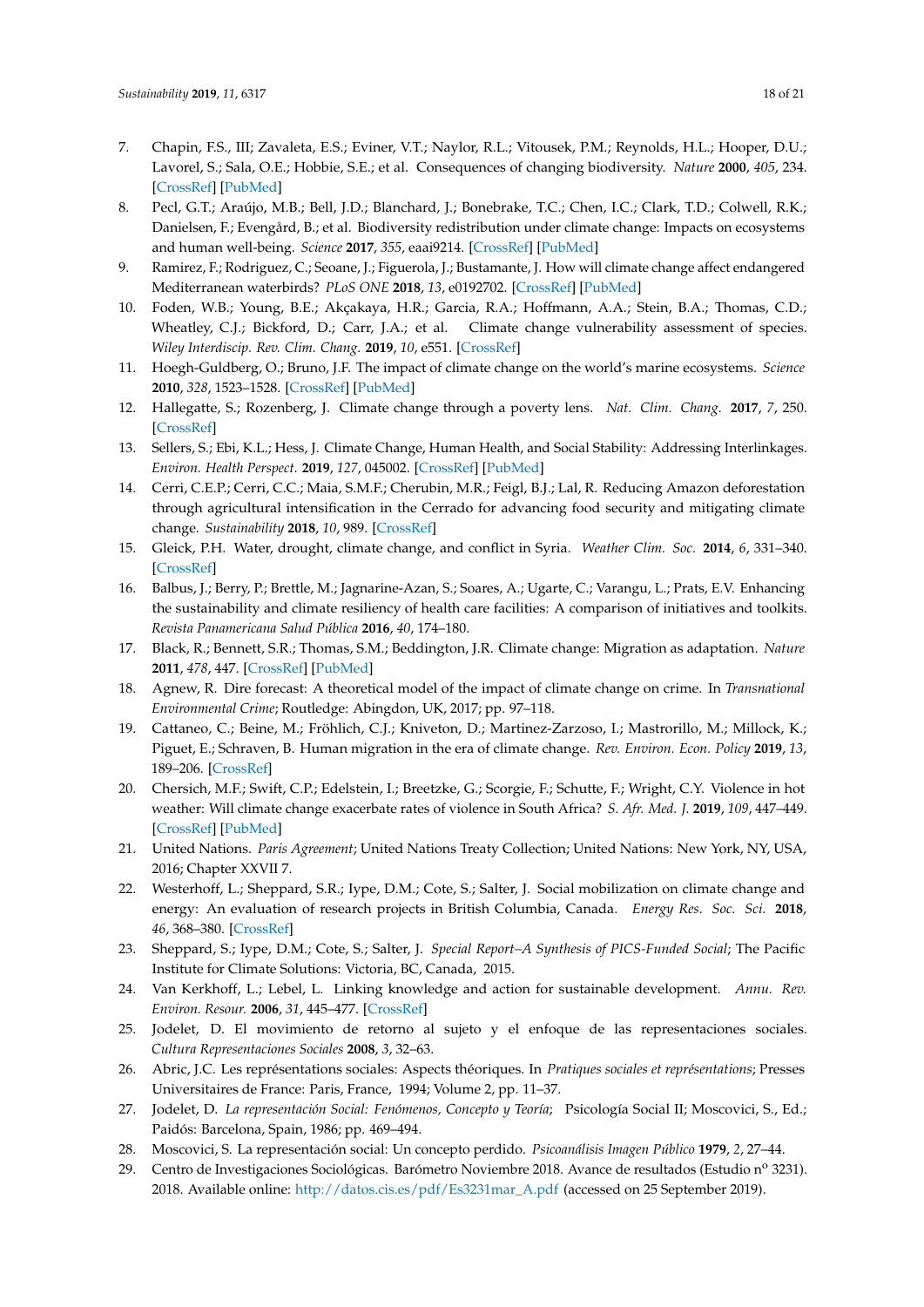- <span id="page-18-0"></span>30. Bello Benavides, L.O.; Meira-Cartea, P.Á.; González Gaudiano, É.J. Representaciones sociales sobre cambio climático en dos grupos de estudiantes de educación secundaria de España y bachillerato de México. *Revista Mexicana de Investigación Educativa* **2017**, *22*, 505–532.
- <span id="page-18-1"></span>31. Meira-Cartea, P.Á. Problemas ambientales globales y educación ambiental: Una aproximación desde las representaciones sociales del cambio climático. *Revista Integra Educativa* **2013**, *6*, 29–64.
- 32. Meira-Cartea, P.Á.; Arto-Blanco, M. La representación del cambio climático en la sociedad española. De la conciencia a la acción. *Seguridad y Medio Ambiente* **2008**, *1*, 1689–1699.
- 33. Cartea, P.Á.M.; Blanco, M.A.; Hernández, F.H.; da Cunha, L.I.; Castiñeiras, J.J.L. *La Respuesta de la Sociedad Española Ante el Cambio Climático*; Fundación MAPFRE, Aldine Editorial: Madrid, Spain, 2013.
- 34. Meira-Cartea, P.Á.; Arto-Blanco, M. *La Sociedad ante el Cambio Climático. Conocimientos, Valoraciones y Comportamientos en la Población Española*; MAPFRE: Santiago de Compotela, Spain, 2009.
- <span id="page-18-2"></span>35. Meira-Cartea, P.Á. Representaciones sociales del cambio climático en la sociedad española: Una lectura para comunicadores. In *Medios de Comunicación y Cambio Climático. Actas de las Jornadas Internacionales. Coord. por Rosalba Mancinas Chávez; Rogelio Fernández Reyes (dir.);* Facultad de Comunicación de la Universidad de Sevilla: Sevilla, Spain, 2013; pp. 59–90.
- <span id="page-18-3"></span>36. Blanco, M.A. El cambio climático narrado por alumnos de educación primaria y secundaria: Propuesta de análisis para dibujos y textos. In *Investigar para Avanzar en Educación Ambiental*; Organismo Autónomo Parques Nacionales: Madrid, Spain, 2010; p. 11.
- <span id="page-18-12"></span>37. Meira-Cartea, P.Á.; Arto-Blanco, M. Representaciones del cambio climático en estudiantes universitarios en España: Aportes para la educación y la comunicación. *Educar em Revista* **2014**, 3, 15–33. [\[CrossRef\]](http://dx.doi.org/10.1590/0104-4060.38041)
- <span id="page-18-4"></span>38. Arto-Blanco, M.; Meira-Cartea, P.Á.; Gutiérrez-Pérez, J. Climate literacy among university students in Mexico and Spain: influence of scientific and popular culture in the representation of the causes of climate change. *Int. J. Glob. Warm.* **2017**, *12*, 448–467. [\[CrossRef\]](http://dx.doi.org/10.1504/IJGW.2017.10005896)
- <span id="page-18-5"></span>39. Gaudiano, E.G.; CARTEA, P.M. Educación, comunicación y cambio climático. Resistencias para la acción social responsable. *Trayectorias* **2009**, *11*, 6–38.
- <span id="page-18-6"></span>40. Meira, P.; Arto, M.; Barba, M. *Conoce y Valora el Cambio Climático. Propuestas para Trabajar en Grupo*; MAPFRE: Madrid, Spain, 2011.
- <span id="page-18-7"></span>41. Fernández-Reyes, R.; Piñuel Raigada, J.L.; Vicente-Mariño, M. La cobertura periodística del cambio climático y del calentamiento global en El País, El Mundo y La Vanguardia. *Revista Latina de Comunicación Social* **2015**, *70*, 122–140.
- <span id="page-18-8"></span>42. Mariño, M.V.; Torrico, D.V. Presencia y funciones del discurso científico en la cobertura informativa y cinematográfica del cambio climático. *Prisma Social Revista de Investigación Social* **2014**, 12, 120–152.
- <span id="page-18-9"></span>43. Working Group II, IPCC (Intergovernmental Panel on Climate Change). *Climate Change 2014: Impacts, Adaptation, and Vulnerability. Part A: Global and Sectorial Aspects. Contribution of Working Group II to the Fifth Assessment Report of the Intergovernmental Panel on Climate Change*; Cambridge University Press: Cambridge, UK; New York, NY, USA, 2014.
- <span id="page-18-10"></span>44. Smith, E.K.; Mayer, A. A social trap for the climate? Collective action, trust and climate change risk perception in 35 countries. *Glob. Environ. Chang.* **2018**, *49*, 140–153. [\[CrossRef\]](http://dx.doi.org/10.1016/j.gloenvcha.2018.02.014)
- <span id="page-18-11"></span>45. Karl, T.R.; Melillo, J.M.; Peterson, T.C.; Hassol, S.J. *Global Climate Change Impacts in the United States*; Cambridge University Press: Cambridge, UK, 2009.
- <span id="page-18-13"></span>46. Roldán, A.E.; Pérez, J.G.; Arto-Blanco, M.; Meira-Cartea, P.Á. La representación social del cambio climático en el alumnado universitario español de Ciencias e Ingeniería. *Enseñanza de las Ciencias: Revista de Investigación y Experiencias Didácticas* **2017**, *Núm. Extra*, 1765–1770.
- <span id="page-18-14"></span>47. García-Vinuesa, A.; Cartea, P.Á.M.; Blanco, M.A.; Bisquert, K.M. Social representations of climate change in a group of college students from the University of Santiago de Compostela: Common culture vs. scientific culture. *Eco-Thinking* **2019**, *1*.
- <span id="page-18-15"></span>48. Meira-Cartea, P.A.; Gutiérrez-Pérez, J.; Arto-Blanco, M.; Escoz-Roldán, A. Influence of academic education vs. common culture on the climate literacy of university students/Formación académica frente a cultura común en la alfabetización climática de estudiantes universitarios. *Psyecology* **2018**, *9*, 301–340. [\[CrossRef\]](http://dx.doi.org/10.1080/21711976.2018.1483569)
- <span id="page-18-16"></span>49. Pongiglione, F. The key role of causal explanation in the climate change issue. *THEORIA. Revista de Teoría, Historia y Fundamentos de la Ciencia* **2012**, *27*, 175–188. [\[CrossRef\]](http://dx.doi.org/10.1387/theoria.3342)
- <span id="page-18-17"></span>50. Yuan, L.; Powell, S. *MOOCs and Open Education: Implications for Higher Education*; JISC CETIS: Bolton, UK, 2013.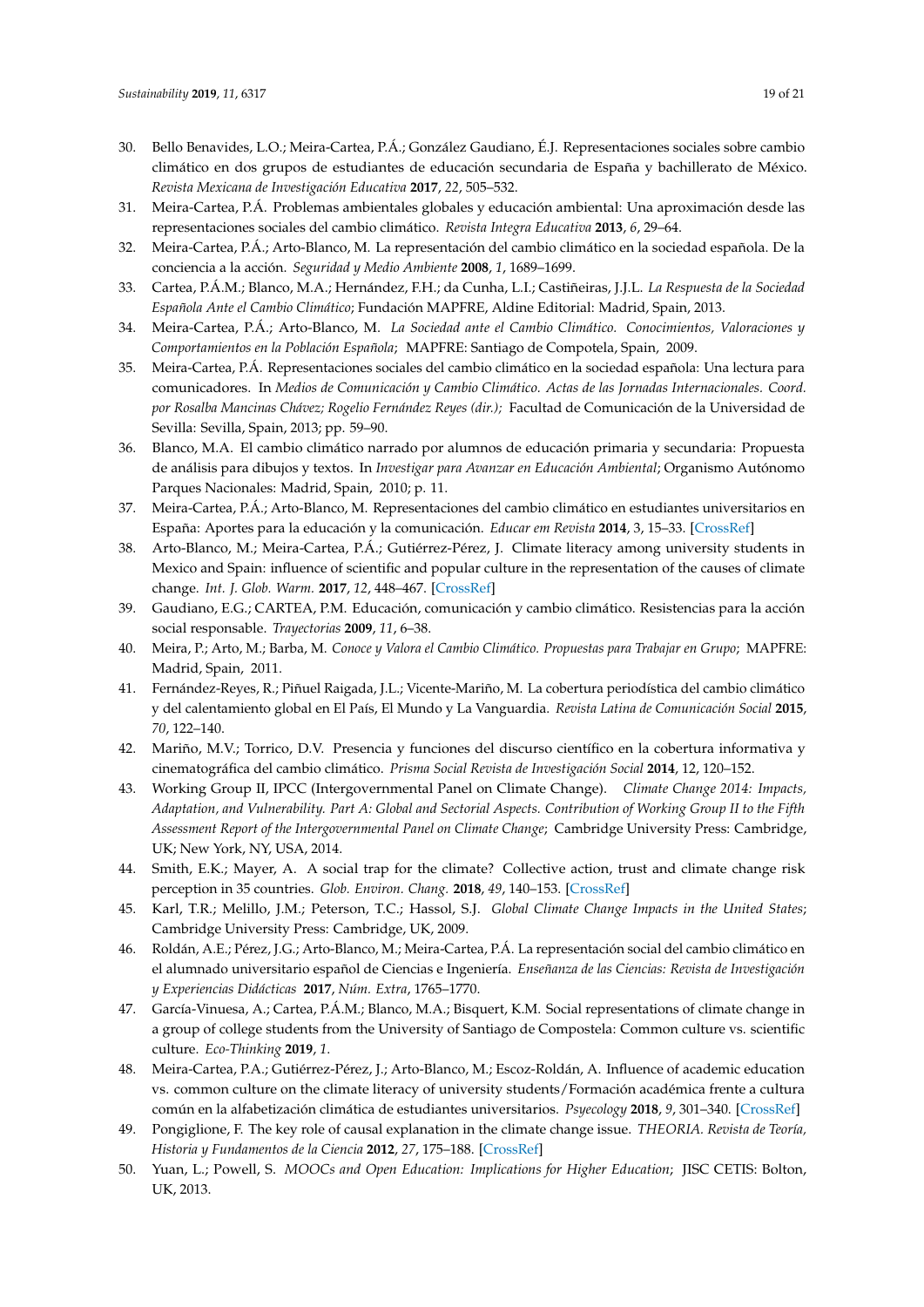- <span id="page-19-0"></span>51. Hansen, J.D.; Reich, J. Democratizing education? Examining access and usage patterns in massive open online courses. *Science* **2015**, *350*, 1245–1248. [\[CrossRef\]](http://dx.doi.org/10.1126/science.aab3782) [\[PubMed\]](http://www.ncbi.nlm.nih.gov/pubmed/26785488)
- <span id="page-19-1"></span>52. Kaplan, A.M.; Haenlein, M. Higher education and the digital revolution: About MOOCs, SPOCs, social media, and the Cookie Monster. *Bus. Horizons* **2016**, *59*, 441–450. [\[CrossRef\]](http://dx.doi.org/10.1016/j.bushor.2016.03.008)
- <span id="page-19-2"></span>53. Campbell, D.T.; Stanley, J.C. Experimental and Quasi-Experimental Designs for Research. In *Ravenio Books*; Cengage Learning: Boston, MA, USA, 2015.
- <span id="page-19-3"></span>54. Awareness and Training on Climate Change for Primary and Secondary Teachers. Available online: [https://miriadax.net/web/concienciacion-y-capacitacion-en-materia-de-cambio-climatico-para](https://miriadax.net/web/concienciacion-y-capacitacion-en-materia-de-cambio-climatico-para-profesores-de-primaria-y-secunda0)[profesores-de-primaria-y-secunda0](https://miriadax.net/web/concienciacion-y-capacitacion-en-materia-de-cambio-climatico-para-profesores-de-primaria-y-secunda0) (accessed on 1 September 2019).
- <span id="page-19-4"></span>55. Blas, E.S. Pre-Experimental Designs in Psychology and Education: A Conceptual Review. *Liberabit* **2013**, *19*, 133–141.
- <span id="page-19-5"></span>56. Van Dalen, D.; Meyer, W. *Manual de Técnicas de Investigación*; Buenos Aires Editorial; Ediciones Paidós: Barcelona, Spain, 1971.
- <span id="page-19-6"></span>57. Morales, P. *Medición de Actitudes en Psicología y Educación. Tercera edición Revisada*; Universidad Pontificia Comillas: Madrid, Spain, 2006.
- <span id="page-19-7"></span>58. Teijón, P.H.; Sánchez, S.A.; Sevilla, M.I.A.; Ballegeer, A.M.; Fernández, D.C.; Martín, M.L.D.; Izquierdo-Álvarez, V.; López, S.L.; Gómez, J.M.S.; Méndez, C.R. A MOOC on the Science of Climate Change for primary and secondary teachers in Spanish. In Proceedings of the Sixth International Conference on Technological Ecosystems for Enhancing Multiculturality, Salamanca, Spain, 24–26 October 2018; pp. 525–529.
- <span id="page-19-9"></span><span id="page-19-8"></span>59. Fernández Vítores, D. El español: una lengua viva. *Informe* **2018**, *2018*, 72.
- 60. Kesim, M.; Altınpulluk, H. A theoretical analysis of MOOCs types from a perspective of learning theories. *Procedia-Soc. Behav. Sci.* **2015**, *186*, 15–19. [\[CrossRef\]](http://dx.doi.org/10.1016/j.sbspro.2015.04.056)
- <span id="page-19-10"></span>61. Merrill, M. *First Principles of Instruction: Identifying and Designing Effective, Efficient and Engaging Instruction*; Pfeiffer: Hoboken, NJ, USA, 2013.
- 62. Swain, M.; Lapkin, S. *Focus on Form through Collaborative Dialogue: Exploring Task Effects*; Researching Pedagogic Tasks; Routledge: Abingdon, UK, 2013; pp. 109–128.
- 63. Guo, P.J.; Kim, J.; Rubin, R. How video production affects student engagement: An empirical study of MOOC videos. In Proceedings of the First ACM Conference on Learning@Scale Conference, Atlanta, GA, USA, 4–5 March 2014; pp. 41–50.
- <span id="page-19-11"></span>64. Margaryan, A.; Bianco, M.; Littlejohn, A. Instructional quality of massive open online courses (MOOCs). *Comput. Educ.* **2015**, *80*, 77–83. [\[CrossRef\]](http://dx.doi.org/10.1016/j.compedu.2014.08.005)
- <span id="page-19-12"></span>65. Cohen, J. *Statistical Power Analysis for the Behavioral Sciences*; Routledge: Abingdon, UK, 2013.
- <span id="page-19-13"></span>66. Grissom, R.J.; Kim, J.J. *Effect Sizes for Research: Univariate and Multivariate Applications*; Routledge: Abingdon, UK, 2012.
- <span id="page-19-14"></span>67. Lipsey, M.W. *Design Sensitivity: Statistical Power for Experimental Research*; Sage: Newcastle Upon Tyne, UK, 1990; Volume 19.
- <span id="page-19-15"></span>68. Fischer, A.; Peters, V.; Neebe, M.; Vávra, J.; Kriel, A.; Lapka, M.; Megyesi, B. Climate change? No, wise resource use is the issue: Social representations of energy, climate change and the future. *Environ. Policy Gov.* **2012**, *22*, 161–176. [\[CrossRef\]](http://dx.doi.org/10.1002/eet.1585)
- <span id="page-19-16"></span>69. Whitmarsh, L.; Seyfang, G.; O'Neill, S. Public engagement with carbon and climate change: To what extent is the public 'carbon capable'? *Global Environ. Chang.* **2011**, *21*, 56–65. [\[CrossRef\]](http://dx.doi.org/10.1016/j.gloenvcha.2010.07.011)
- <span id="page-19-17"></span>70. Lorenzoni, I.; Nicholson-Cole, S.; Whitmarsh, L. Barriers perceived to engaging with climate change among the UK public and their policy implications. *Glob. Environ. Chang.* **2007**, *17*, 445–459. [\[CrossRef\]](http://dx.doi.org/10.1016/j.gloenvcha.2007.01.004)
- <span id="page-19-18"></span>71. Ashe, J.W.; Van Lierop, R.; Cherian, A. *The Role of the Alliance of Small Island States (AOSIS) in the Negotiation of the United Nations Framework Convention on Climate Change (UNFCCC)*; Natural Resources Forum; Wiley Online Library: Hoboken, NJ, USA, 1999; Volume 23, pp. 209–220.
- <span id="page-19-19"></span>72. Buijs, A.E.; Arts, B.J.; Elands, B.H.; Lengkeek, J. Beyond environmental frames: the social representation and cultural resonance of nature in conflicts over a Dutch woodland. *Geoforum* **2011**, *42*, 329–341. [\[CrossRef\]](http://dx.doi.org/10.1016/j.geoforum.2010.12.008)
- <span id="page-19-20"></span>73. Meira Cartea, P.Á. *Comunicar el Cambio Climático: Escenario Social y Líneas de Acción*; Ministerio de Medio Ambiente y Medio Rural y Marino: Madrid, Spain, 2007.
- <span id="page-19-21"></span>74. Chawla, L.; Cushing, D.F. Education for strategic environmental behavior. *Environ. Educ. Res.* **2007**, *13*, 437–452. [\[CrossRef\]](http://dx.doi.org/10.1080/13504620701581539)